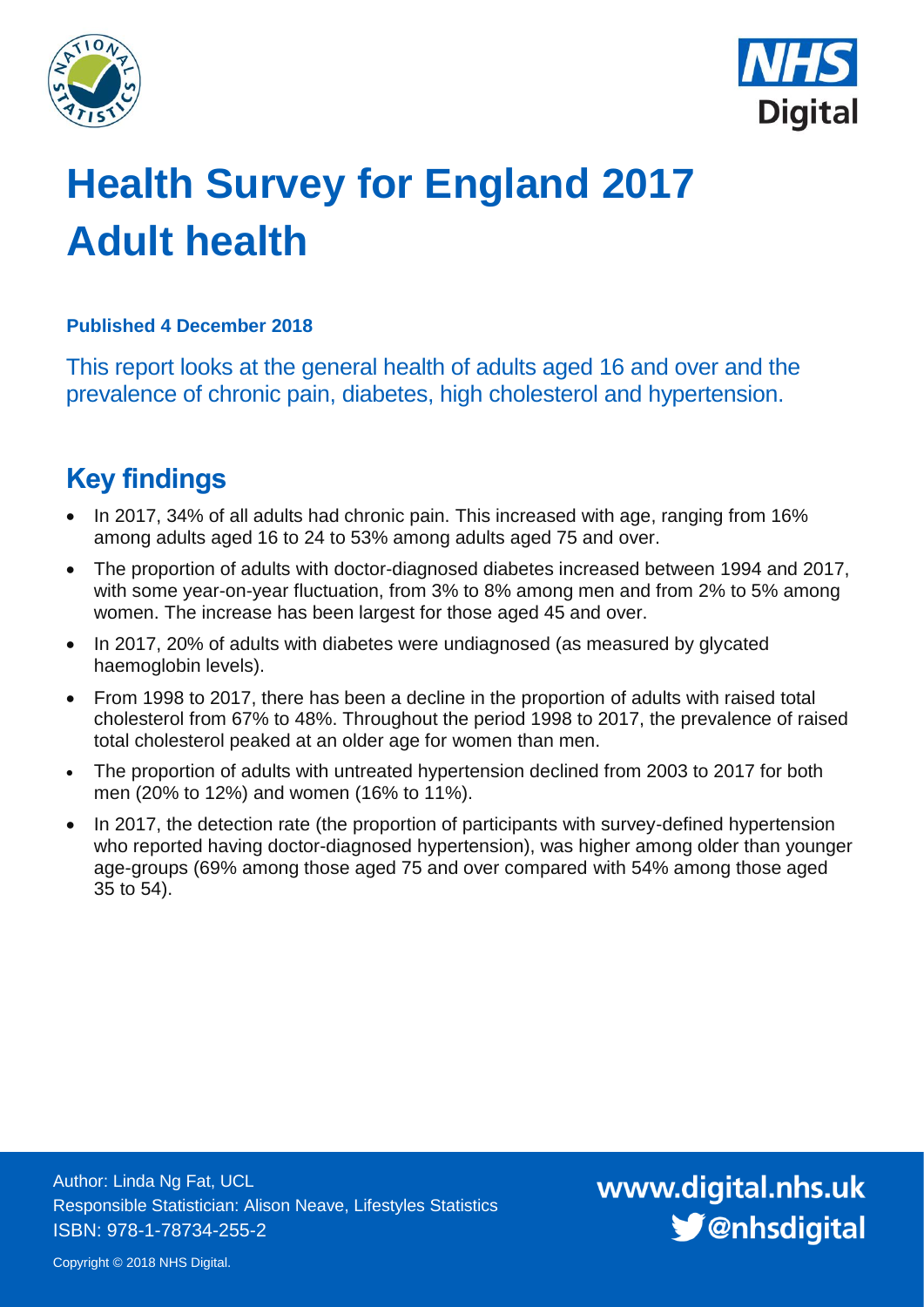| <b>Contents</b>                                                                                                |    |
|----------------------------------------------------------------------------------------------------------------|----|
| <b>Key findings</b>                                                                                            | 1  |
| This is a National Statistics publication                                                                      | 4  |
| <b>Introduction</b>                                                                                            | 5  |
| About the survey estimates                                                                                     | 5  |
| <b>Main findings</b>                                                                                           | 6  |
| <b>General health</b>                                                                                          | 7  |
| Introduction                                                                                                   | 7  |
| General health, longstanding illness and acute sickness, by survey<br>year and sex                             | 7  |
| <b>Chronic pain</b>                                                                                            | 9  |
| Introduction                                                                                                   | 9  |
| Prevalence of chronic pain, by age and sex                                                                     | 10 |
| Prevalence of chronic pain, by quintile of equivalised household<br>income and sex                             | 11 |
| <b>Diabetes</b>                                                                                                | 12 |
| Introduction                                                                                                   | 12 |
| Prevalence of doctor-diagnosed diabetes, by survey year, age and<br>sex                                        | 13 |
| Prevalence of total diabetes, including undiagnosed, by survey year,<br>age and sex                            | 14 |
| <b>Cholesterol</b>                                                                                             | 15 |
| Introduction                                                                                                   | 15 |
| Prevalence of raised total cholesterol, by survey year, age and sex 15                                         |    |
| <b>Blood pressure</b>                                                                                          | 18 |
| Introduction                                                                                                   | 18 |
| Prevalence of hypertension, by survey year, age and sex                                                        | 19 |
| Prevalence of hypertension (observed and age-standardised), by<br>region and sex                               | 21 |
| Prevalence of hypertension, by quintile of equivalised household<br>income and sex                             | 21 |
| Systolic blood pressure, by age and sex                                                                        | 21 |
| Detection and treatment of hypertension among participants with<br>survey-defined hypertension, by age and sex | 22 |
| Control of hypertension among participants on treatment for<br>hypertension, by age and sex                    | 23 |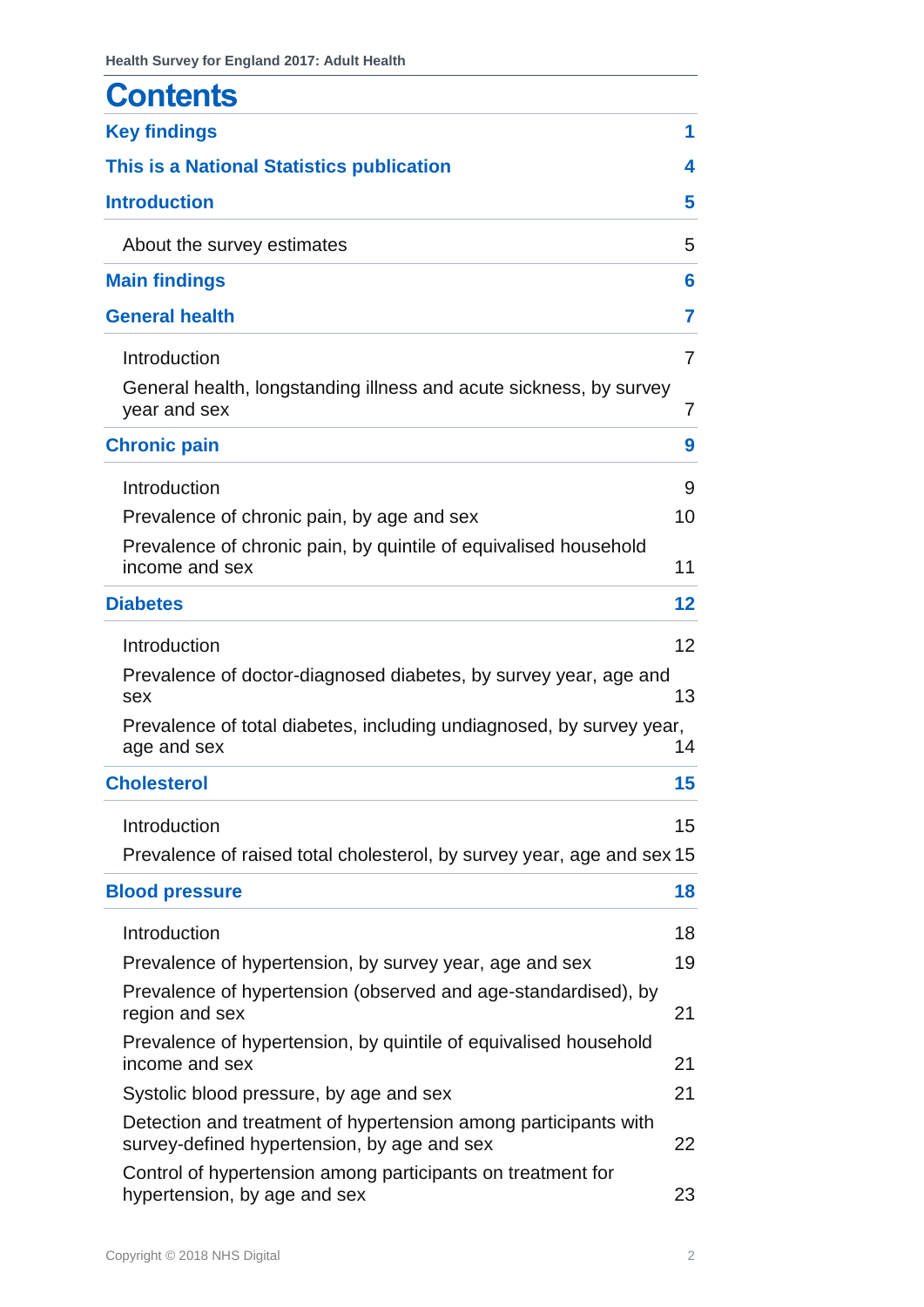| <b>Height and weight</b>                 | 24 |
|------------------------------------------|----|
| Introduction                             | 24 |
| Mean height, by survey year, age and sex | 24 |
| Mean weight, by survey year, age and sex | 24 |
| <b>Appendix – Technical information</b>  | 24 |
| <b>Methods</b>                           | 24 |
| Chronic pain                             | 24 |
| <b>Diabetes</b>                          | 25 |
| Technical details                        | 26 |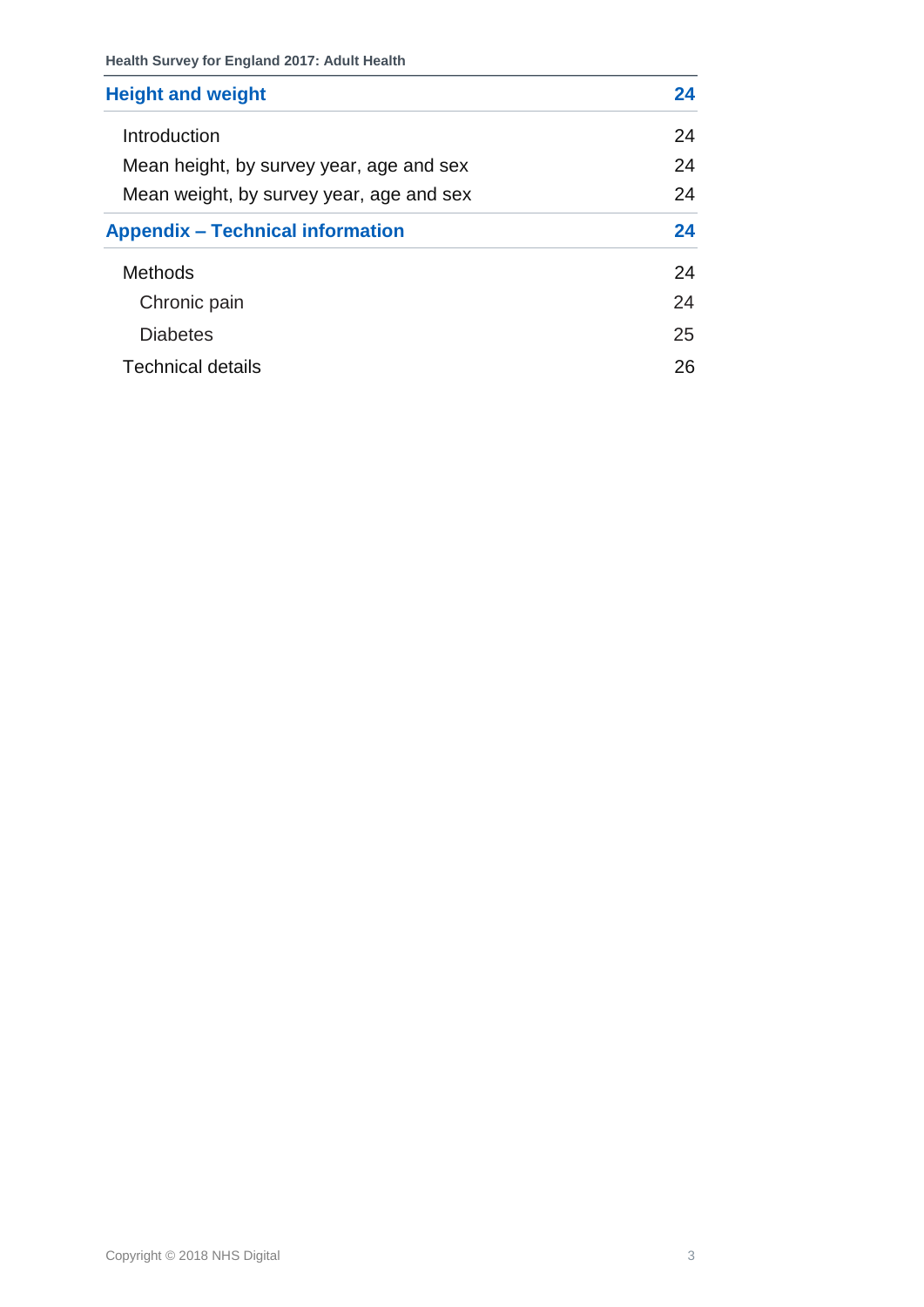

## **This is a National Statistics publication**

National Statistics status means that official statistics meet the highest standards of trustworthiness, quality and public value.

All official statistics should comply with all aspects of the Code of Practice for Official Statistics. They are awarded National Statistics status following an assessment by the Authority's regulatory arm. The Authority considers whether the statistics meet the highest standards of Code compliance, including the value they add to public decisions and debate.

It is NHS Digital's responsibility to maintain compliance with the standards expected of National Statistics. If we become concerned about whether these statistics are still meeting the appropriate standards, we will discuss any concerns with the Authority promptly. National Statistics status can be removed at any point when the highest standards are not maintained, and reinstated when standards are restored.

Find out more about the Code of Practice for Official Statistics at [www.statisticsauthority.gov.uk/assessment/code-of-practice](http://www.statisticsauthority.gov.uk/assessment/code-of-practice)

**ISBN 978-1-78734-255-2**

This report may be of interest to members of the public, policy officials, people working in public health and to commissioners of health and care services to see the general health status of adults in England and the prevalence of various health conditions.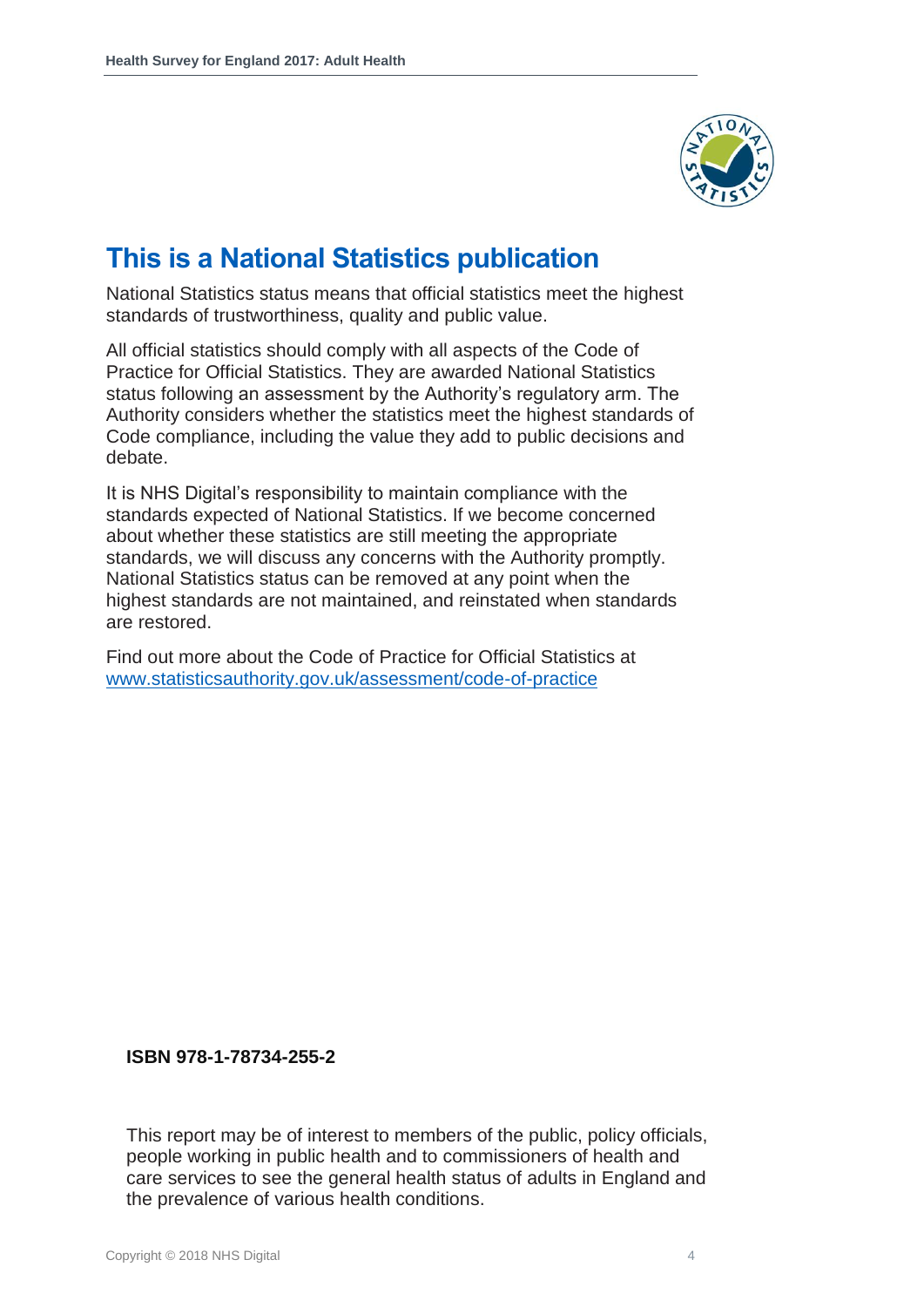## <span id="page-4-0"></span>**Introduction**

The Health Survey for England is a series of annual surveys designed to measure health and health-related behaviours in adults and children living in private households in England. More information about the survey can be found in the Quick Guide and in more detail in the Methods report at [https://digital.nhs.uk/pubs/hse2017.](https://digital.nhs.uk/pubs/hse2017)

Each annual survey has covered the adult population aged 16 and over living in private households in England. In 2017, interviews were completed with 7,997 adults.

This report includes a combination of trend tables and HSE 2017 results. It covers general health, chronic pain (2017 only), height and weight, diabetes, cholesterol and hypertension. It provides more detail on hypertension than in the trend tables. Detection and management of high blood pressure, and diabetes are two of several opportunities identified by Public Health England, to prevent and manage cardiovascular disease in the population.

Trend tables on obesity, smoking, alcohol consumption, fruit and vegetable consumption, and physical activity can be found in the HSE 2017 Adult and Child Overweight and Obesity report and the HSE 2017 Adult Behaviours and Risk Factors report. The trend table on cardiovascular disease among adults can be found in the HSE 2017 Cardiovascular Disease report.<sup>1</sup>

## <span id="page-4-1"></span>**About the survey estimates**

The commentary in this report focuses on key trends in the health of adults aged 16 and over since 1993, or the earliest year for which comparable data are available. The Health Survey for England, in common with other surveys, collects information from a sample of the population. The sample is designed to represent the whole population as accurately as possible within practical constraints, such as time and cost. Consequently, statistics based on the survey are estimates, rather than precise figures, and are subject to a margin of error, shown as a 95% confidence interval. For example the survey estimate might be 24% with a 95% confidence interval of 22% to 26%. A different sample might have given a different estimate, but we expect that the true value of the statistic in the population would be within the range given by the 95% confidence interval in 95 cases out of 100.

Where differences are commented on in this report, these reflect the same degree of certainty that these differences are real, and not just within the margins of sampling error. These differences can be described as statistically significant.<sup>2</sup>

Confidence intervals are quoted for key statistics within this report and are also shown in more detail in the Excel tables accompanying this report. Confidence intervals are affected by the size of the sample on which the estimate is based. Generally, the larger the sample, the smaller the confidence interval, and hence the more precise the estimate.

Additional technical information is given in the Appendix to this report.

<sup>1</sup> These and other reports from the Health Survey for England 2017 are available via the report website <https://digital.nhs.uk/pubs/hse2017>

<sup>&</sup>lt;sup>2</sup> Statistical significance does not imply substantive importance; differences that are statistically significant are not necessarily meaningful or relevant.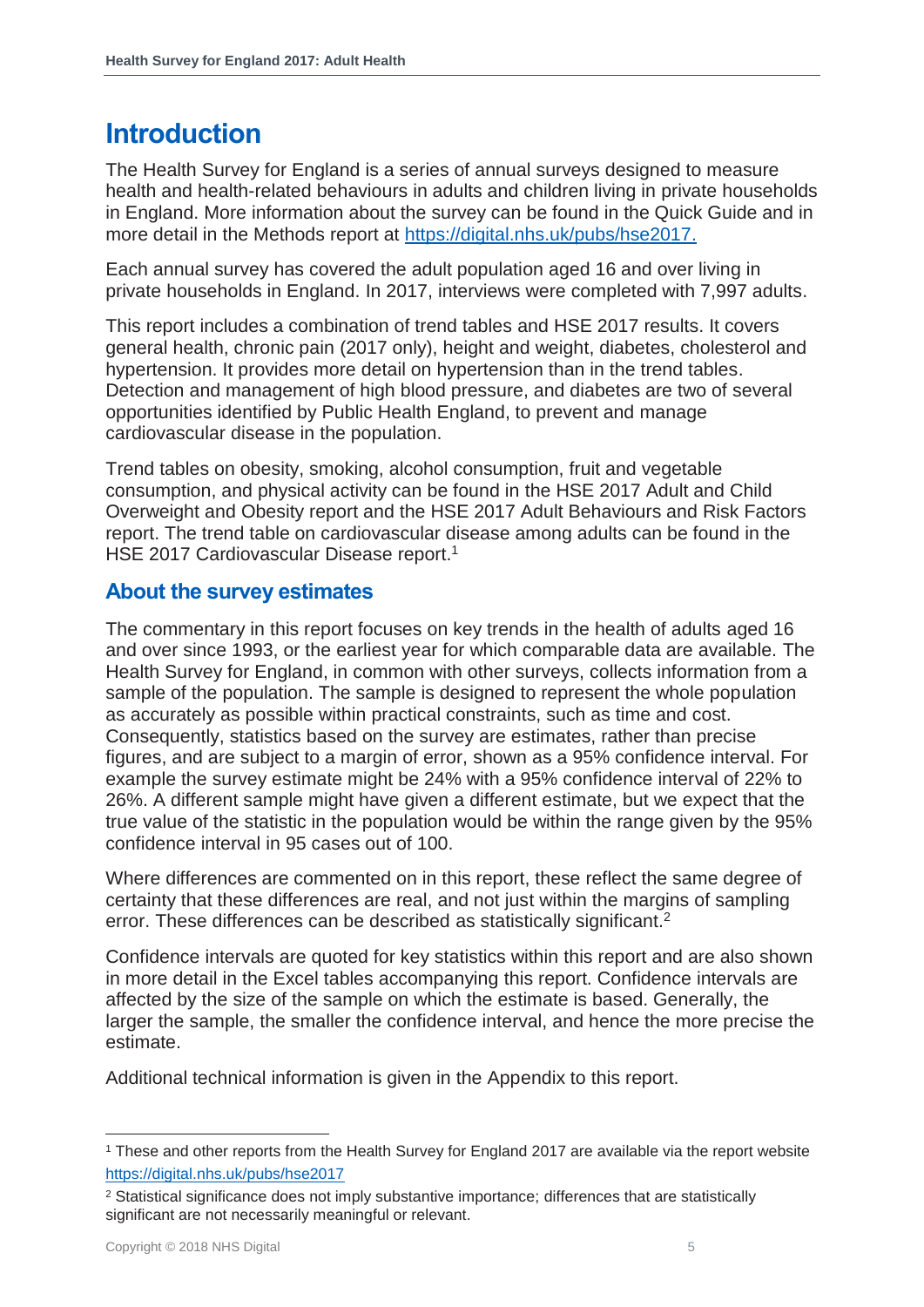## <span id="page-5-0"></span>**Main findings**

#### **Self-reported general health**

• From 1993 to 1995 the prevalence of very bad or bad general health was steady at 5%. From 1996 to 2017, the prevalence of very bad or bad general health fluctuated between 6% and 8%.

#### **Chronic pain**

- In 2017, 34% of all adults had chronic pain. Prevalence increased with age ranging from 16% among those aged 16 to 24 to 53% among those aged 75 and over. More women (38%) than men (30%) had chronic pain.
- Chronic pain was more prevalent among lower income groups: in 2017, 43% of adults in the lowest income quintile had chronic pain compared to 27% in the highest income quintile.

#### **Diabetes**

- The proportion of adults with doctor-diagnosed diabetes increased between 1994 and 2017, from 3% to 8% among men and from 2% to 5% among women, with some year-on-year fluctuation. The increase over the period has been largest for those aged 45 and over.
- In 2017, 20% of adults with diabetes were undiagnosed (as measured by glycated haemoglobin levels).

### **High blood cholesterol**

• There was a decline in the proportion of adults with raised total cholesterol from 67% in 1998 to 48% in 2017.

#### **High blood pressure**

- The prevalence of hypertension among all adults was 31% in 2003 and remained between 29% and 30% between 2005 and 2014. Since 2014 there has been a slight decline to 27% in 2017. The proportion of adults with untreated hypertension declined over the same period for both men (20% to 12%) and women (16% to 11%).
- In 2017, high systolic blood pressure increased more steeply with age for women than men. 1% of women aged 25 to 34 had systolic blood pressure of 140 mmHg or above, rising to 39% of women aged 75 and over; among men these proportions were 10% and 31% respectively.
- Among adults aged 35 and over, 35% of adults with hypertension were not diagnosed and 41% were not on treatment.
- In 2017, the detection rate (the proportion of participants with survey-defined hypertension who reported having doctor-diagnosed hypertension), was higher among older than younger age-groups (69% among those aged 75 and over compared with 54% among those aged 35 to 54).
- In 2017, 67% of adults aged 45 and over on treatment for hypertension had their hypertension controlled (to below 140/90mmHg). This proportion declined with age from 71% among those aged 45 to 64 to 60% among those aged 75 and over.

## **Weight**

• Between 1993 and 2017, mean weight increased from 78.9kg to 84.9kg among men, and from 66.6kg to 72.8kg among women.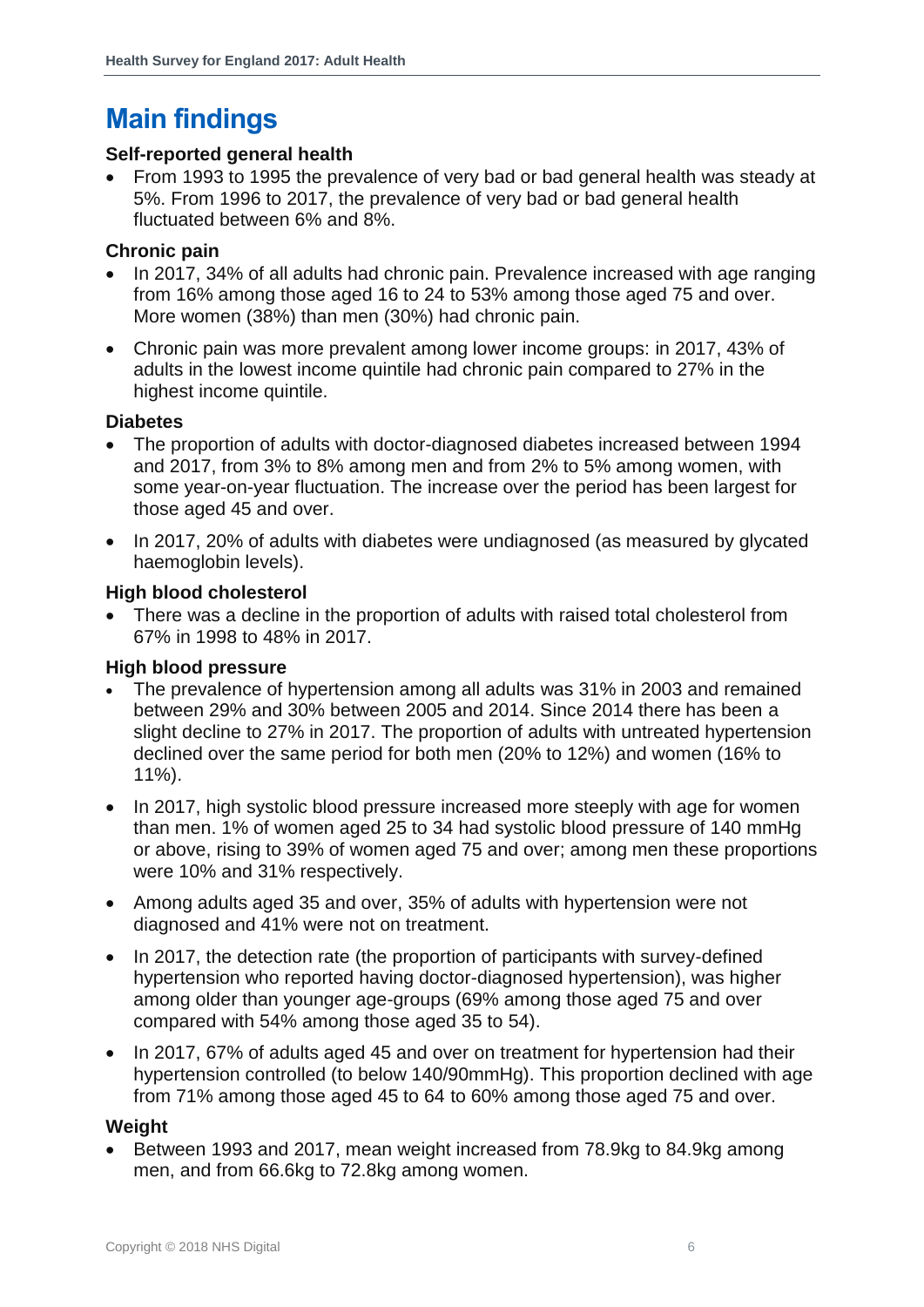# <span id="page-6-0"></span>**General health**

## <span id="page-6-1"></span>**Introduction**

Self-assessed general health is an important indicator of the general health of the population. It is a valid measure for predicting future health outcomes and can be used to project use of health services and provide information useful for policy development. In older people, self-assessment of poor overall health has been associated with increased risk of mortality, $3$  and has also been reported to be predictive of functional decline.<sup>4</sup>

Like self-reported general health, longstanding illness is a valuable indicator of the health of the population, and is also an important indicator of inequalities, with strong links between poverty, social class and self-assessed longstanding illness. As the population ages, the number of people with a longstanding illness or condition is expected to rise.

In 2012, the questions on longstanding illness were changed to be consistent with the ONS harmonised disability questions designed for use in social surveys.<sup>5</sup> The new questions explicitly ask about physical and mental health, separate the concept of disability from illnesses or health conditions, and refer to illnesses or conditions 'lasting or expected to last 12 months or more' rather than 'over a period of time'.<sup>6</sup>

## <span id="page-6-2"></span>**General health, longstanding illness and acute sickness, by survey year and sex**

Between 1993 and 2017, the proportion reporting very good and good general health fluctuated between 74% and 78% among men and between 73% and 76% among women with no clear pattern of variation. In 2017, the proportions were similar among men (77%) and women. (75%). As explained in the Introduction to this report, survey estimates are subject to a margin of error. It is likely that in 2017 the proportion of adults in the population who assessed their general health as very good or good was between 75% and 78% of men and between 74% and 76% of women.

From 1993 to 1995 the prevalence of very bad or bad general health remained steady at 5%. From 1996 to 2017, the prevalence of very bad or bad general health fluctuated between 6% and 8% across the period, and was 7% in 2017.

In 2017, prevalence of longstanding illness was higher in women (45%) than men (41%).

The prevalence of longstanding illness among men increased overall from 40% in 1993 to around 44% between 1997 and 2003 but then decreased gradually.

l <sup>3</sup> Mossey JM, Shapiro E. *Self-rated health: a predictor of mortality among the elderly.* American Journal of Public Health 1982;**72**:800-808.

<sup>4</sup> Idler EL, Kasl SV. *Self-ratings of health: do they also predict change in functional ability?* Journal of Gerontology: Social Sciences. 1995;**50B**:S344-S353.

<sup>5</sup> This was recommended by the Disability, Health and Carers Primary Standards in 2011. See Office for National Statistics. *Harmonised Concepts and Questions for Social Data Sources: Primary Standards. Long-lasting Health Conditions and Illnesses; Impairments and Disability.* ONS, Newport, 2015.

<sup>&</sup>lt;sup>6</sup> Further details about the change to the longstanding illness questions are provided in the 2012 report, Volume 2, Chapter 3, Section 3.4 and in Appendix D to Volume 2. <http://content.digital.nhs.uk/catalogue/PUB13218>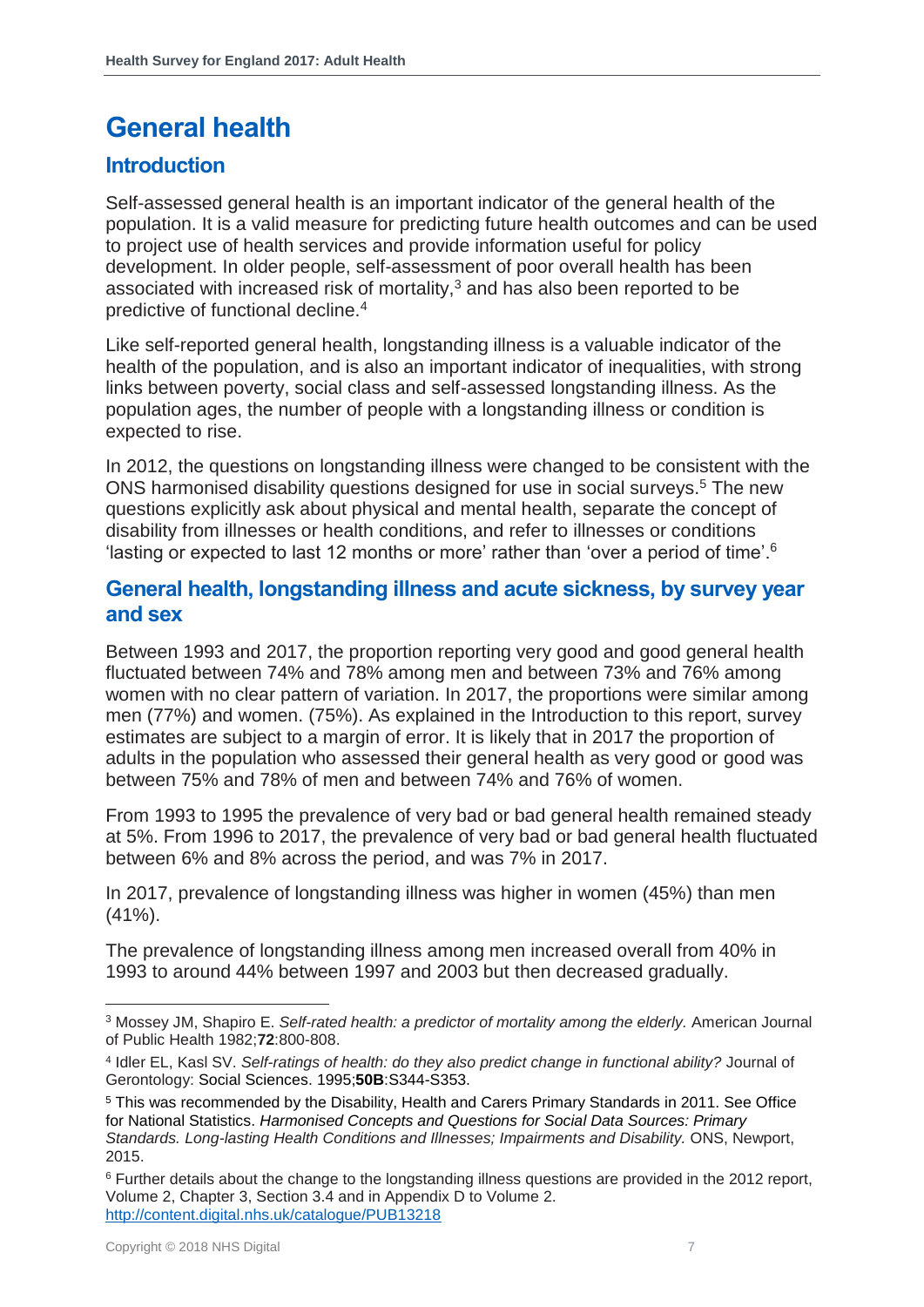The current question wording was introduced in 2012. There has been a gradual increase from 35% in 2012 to 41% in 2017. As explained in the Introduction to this report, survey estimates are subject to a margin of error. It is likely that in 2017 the proportion of adults in the population with longstanding illness was between 39% and 43% of men and between 43% and 47% of women.

Among women, prevalence of longstanding illness increased from 40% in 1993 to 47% in 2004 but decreased thereafter. Since 2012, the prevalence has increased from 41% in 2012 to 45% in 2017.

Figure 1, Table 1



**Figure 1: Proportion of adults with at least one longstanding illness, by sex, 1993-2017**

Acute sickness is defined as any illness or injury (including any longstanding condition) that has caused the participant to cut down in the last two weeks on things they usually did. In 2017, 12% of men and 17% of women reported acute sickness. Prevalence has varied between 12% and 16% of men and between 14% and 19% of women over the period 1993 to 2017. It has been consistently higher in women than in men.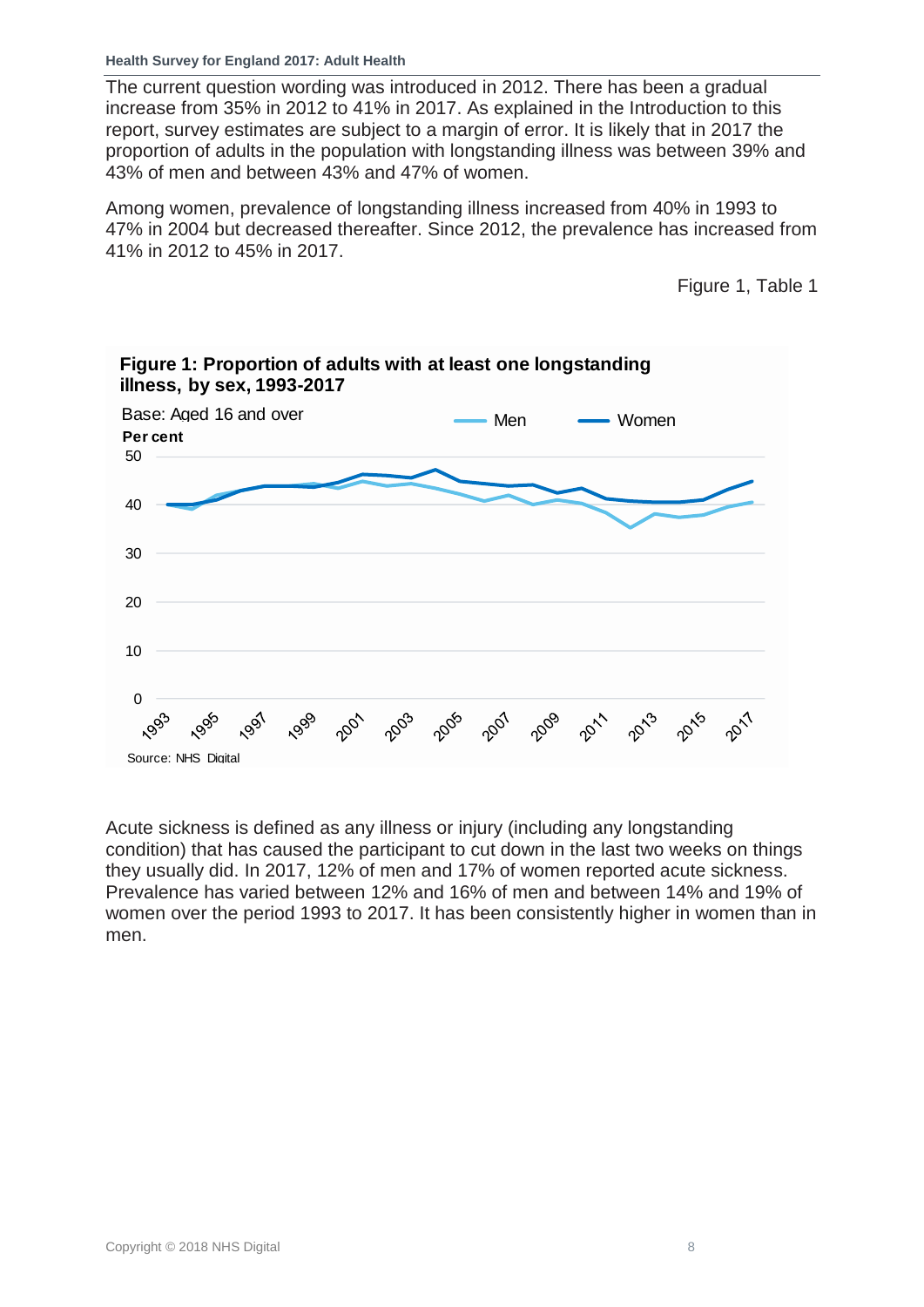# <span id="page-8-0"></span>**Chronic pain**

## <span id="page-8-1"></span>**Introduction**

Chronic pain refers to pain, an unpleasant sensation associated with actual or potential tissue damage that typically endures for at least three months.<sup>7</sup> A recent meta-analysis of population studies in the UK, estimated that up to 28 million adults may be affected by chronic pain, between one-third and one-half of the population.<sup>8</sup> The Health Survey for England 2011 survey found more women than men experience chronic pain (31% of men and 37% of women), and that prevalence increased with age.<sup>9</sup>

<span id="page-8-2"></span>Chronic pain has far-reaching consequences to its sufferers, including a lower quality of life, impacts on mental health, job losses, and can limit daily activities.10,11 It is estimated that there are almost five million GP appointments each year due to chronic pain,<sup>12</sup> with back-pain alone thought to cost the economy around £12.3 billion per year.[10](#page-8-2) In 2008, for the first time, the Government emphasised the need for better provision for pain management in the Chief Medical Officer's Annual report. [10](#page-8-2) *The NHS Five Year Forward view* in 2014 set out to support those with long term conditions and manage chronic pain through personalised care plans and support planning.<sup>13</sup>

Chronic pain in the Health Survey for England is defined as pain or discomfort that had troubled the participant all of the time, or on and off, for more than the last three months. This information was provided by participants during the main computerassisted interview. Further details are given in the Appendix to this report.

<sup>7</sup> Merskey H, Bogduk N (eds). *Classification of Chronic Pain*. International Association for the Study of Pain, Seattle, 1994. *Part III, Pain Terminology*, updated in 2011. [www.iasp](http://www.iasp-pain.org/Content/NaviationMenu/Publications/Freebooks/default/htm)[pain.org/Content/NaviationMenu/Publications/Freebooks/default/htm](http://www.iasp-pain.org/Content/NaviationMenu/Publications/Freebooks/default/htm)

<sup>8</sup> Fayaz A, Croft P, Langford RM et al. *Prevalence of chronic pain in the UK: a systematic review and meta-analysis of population studies.* BMJ Open 2016;**6**:e010364.

<sup>9</sup> Bridges S. *Chronic pain.* Chapter 9 in Craig R, Mindell J (eds). *Health Survey for England 2011.*  Health and Social Care information Centre, Leeds, 2012.

<sup>10</sup> Donaldson L. *Pain: Breaking through the barrier. Chapter in 150 years of the Annual Report of the Chief Medical Officer: On the state of public health 2008.* DH, London, 2009. [www.dh.gov.uk/en/Publicationsandstatistics/Publications/AnnualReports/DH\\_096206](http://www.dh.gov.uk/en/Publicationsandstatistics/Publications/AnnualReports/DH_096206)

<sup>11</sup> Breivik H, Collett B, Ventafridda V, et al. *Survey of chronic pain in Europe: Prevalence, impact on daily life and treatment.* European Journal of Pain 2006;**10**:287-333.

<sup>12</sup> Elliott AM, Smith BH, Penny KI, et al. *The epidemiology of chronic pain in the community.* Lancet 1999;**354**:1248–1252.

<sup>13</sup> Care and Support Planning Working Group and Coalition for Collaborative Care. *Personalised care and support planning handbook: The journey to person-centred care.* NHS England, London 2015. <https://www.england.nhs.uk/wp-content/uploads/2016/04/core-info-care-support-planning-1.pdf>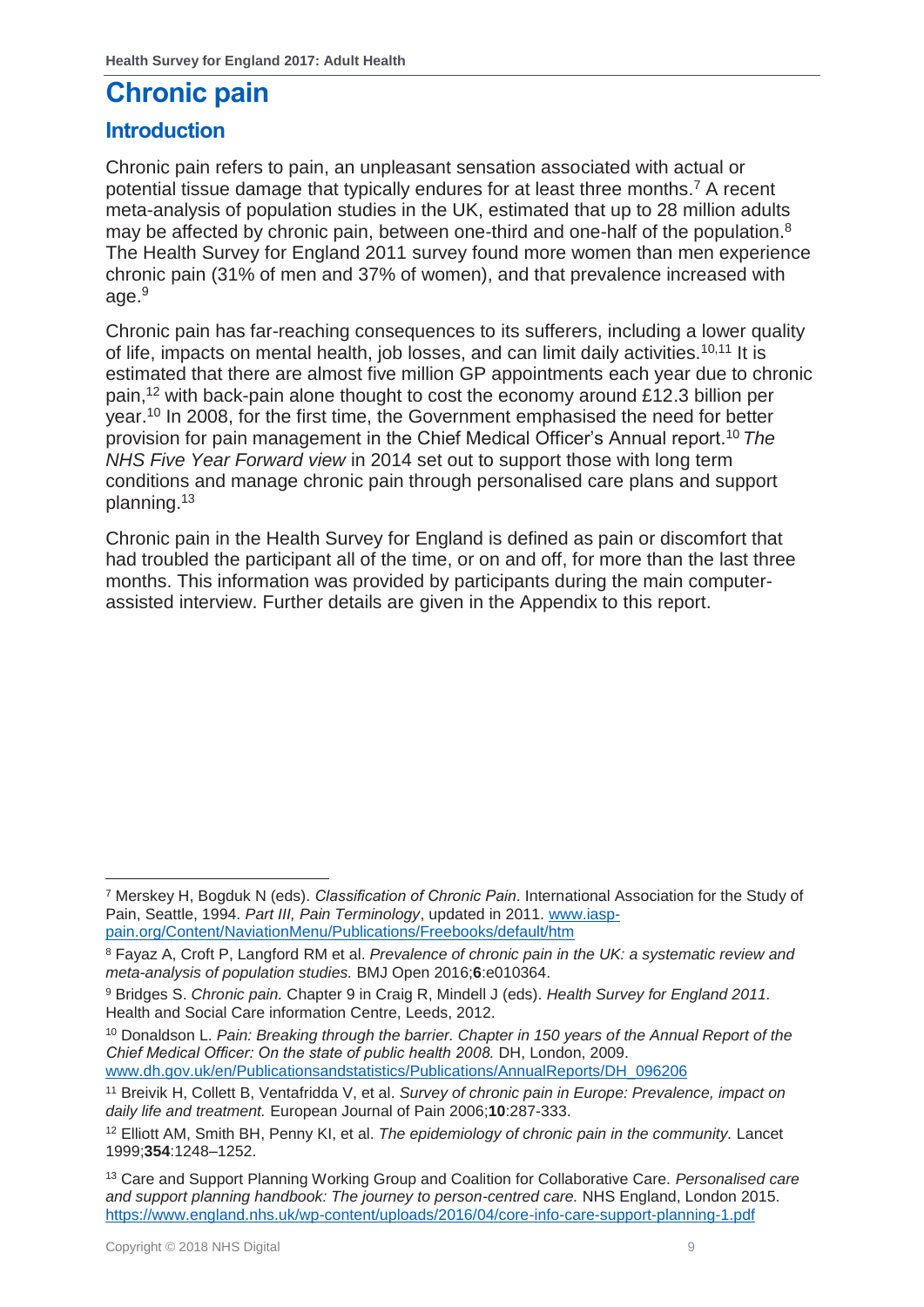## <span id="page-9-0"></span>**Prevalence of chronic pain, by age and sex**

In 2017, 34% of all adults had chronic pain, with more women (38%) than men (30%) having chronic pain. As explained in the Introduction to this report, survey estimates are subject to a margin of error. It is likely that the proportion of adults in the population who reported having chronic pain was between 29% and 32% of men and between 37% and 40% of women.

The prevalence of chronic pain increased with age ranging from 16% among those aged 16 to 24 to 53% among those aged 75 and over.

Figure 2, Table 2



**Figure 2: Prevalence of chronic pain, by age and sex, 2017**

The prevalence of chronic pain in 2017 was similar to 2011 when 31% of men and 37% of women reported having chronic pain.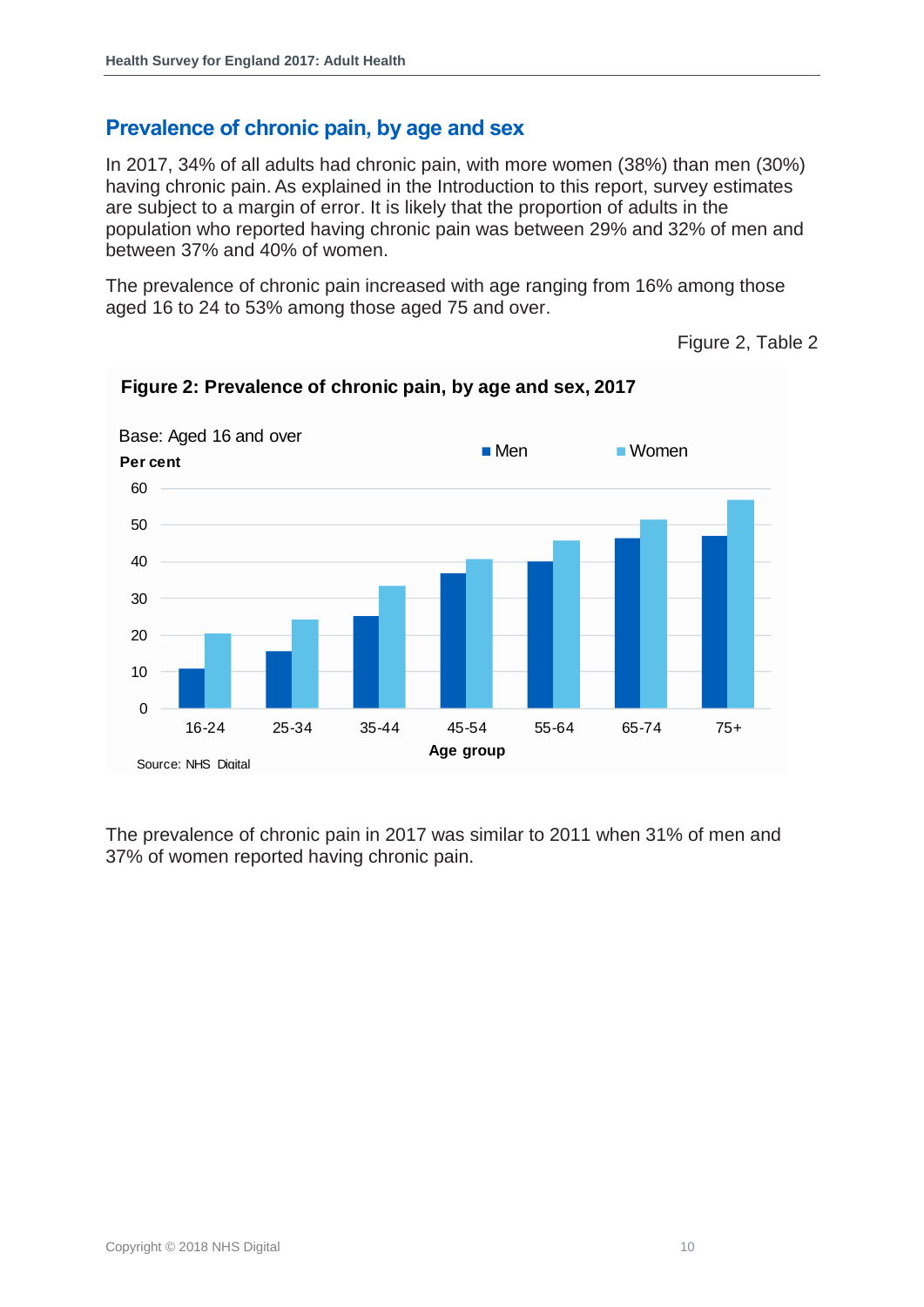## <span id="page-10-0"></span>**Prevalence of chronic pain, by quintile of equivalised household income and sex**

In 2017, the prevalence of chronic pain was higher among those with lower incomes, increasing from 27% in adults in the highest income quintile to 43% in the lowest income quintile.

Figure 3, Table 3



Base: Aged 16 and over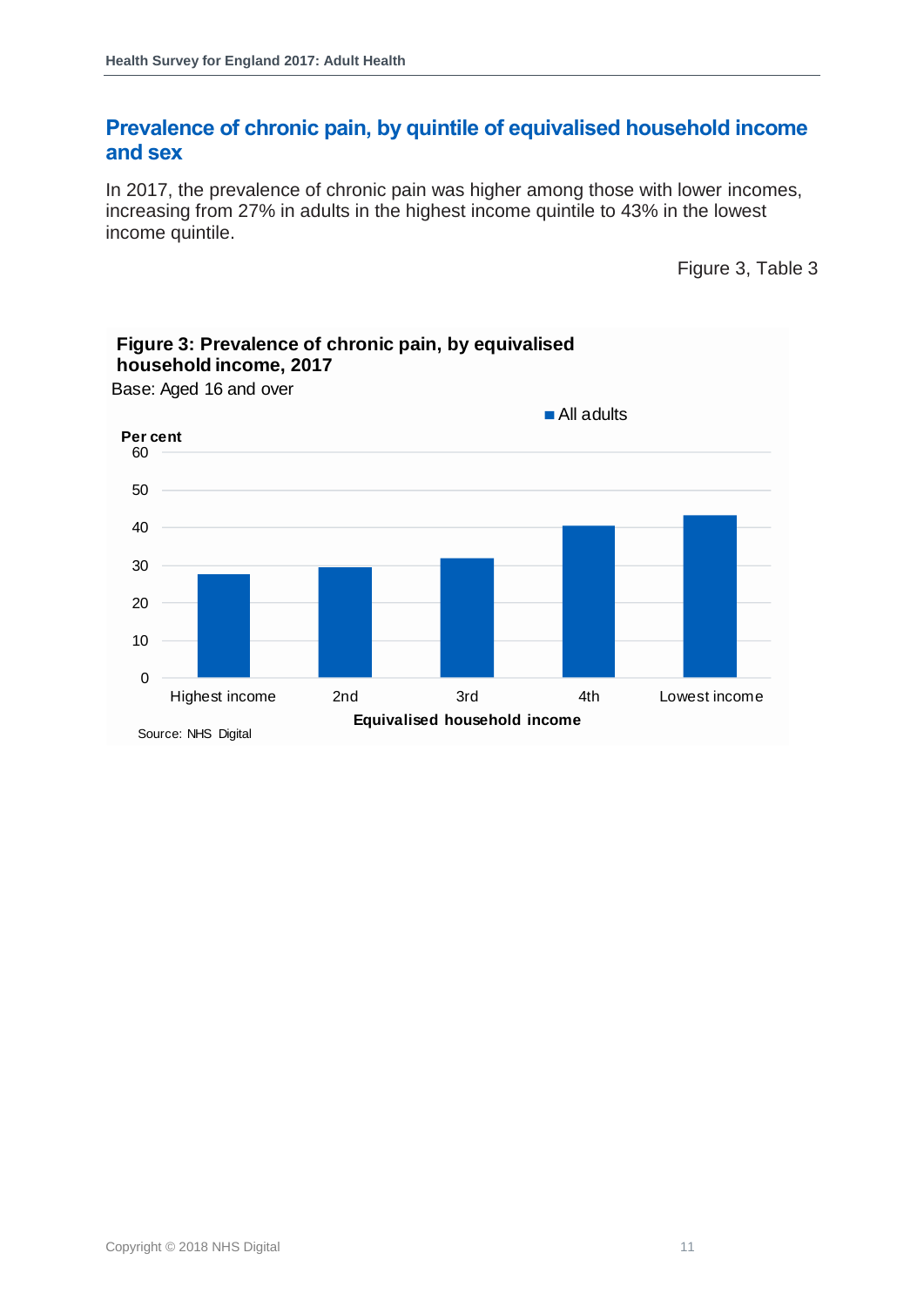## <span id="page-11-0"></span>**Diabetes**

## <span id="page-11-1"></span>**Introduction**

Diabetes is characterised by high blood glucose levels (hyperglycaemia). Untreated, hyperglycaemia is associated with damage and possible failure of many organs, especially the eyes, kidneys, nerves, heart, and blood vessels. Diabetes substantially increases the risk of cardiovascular disease  $(CVD)$ ,<sup>14</sup> and tends to worsen the effect of other risk factors for CVD such as dyslipidaemia (abnormal levels of blood fats), hypertension, smoking and obesity. Being overweight or having a very high waist measurement are risk factors for Type 2 diabetes.<sup>15,16</sup> Diabetes mellitus (both Types 1 and 2) is a leading cause of avoidable mortality; the 2015/16 National Diabetes Audit report, which focused on complications and mortality, estimated that the additional risk of death each year among people with diabetes in England was 32%, with the highest risk amongst those with Type 1 diabetes.<sup>17</sup>

The Department of Health's National Service Framework for Diabetes, published in 2003, set out a ten-year programme of change to deliver world class care and support for people with diabetes.<sup>18</sup> This recommended an agreed care plan, a personal diabetes record and named contact within the local service for all people diagnosed with diabetes, or with poor blood glucose control (glycated haemoglobin above 7.5%). In 2011, the National Institute for Health and Care Excellence (NICE) published quality standards for the care of people with diagnosed diabetes in addition to those set out in the National Service Framework.<sup>19</sup>

HSE measures diabetes in two ways. The prevalence of self-reported doctordiagnosed diabetes is included in the main computer-assisted interview, and these findings are presented in Table 4.

Additionally, glycated haemoglobin (HbA<sub>1c</sub>) levels are measured in blood samples collected at the nurse visit.  $HbA_{1c}$  reflects average blood sugar levels over the previous two to three months and can therefore be used both to monitor diabetic control in people with diagnosed diabetes, and to detect undiagnosed diabetes.<sup>20,21</sup>

Prevalence of total diabetes, using glycated haemoglobin levels, are presented from 2011 onwards in Table 5, which is limited to participants with a nurse visit and a valid

<sup>20</sup> World Health Organisation. *Use of Glycated Haemoglobin (HbA1c) in the Diagnosis of Diabetes Mellitus: Abbreviated Report of a WHO Consultation.* 

[www.who.int/diabetes/publications/diagnosis\\_diabetes2011/en](http://www.who.int/diabetes/publications/diagnosis_diabetes2011/en)

l <sup>14</sup> Garcia MJ, McNamara PM, Gordon T, Kannel WB. *Morbidity and mortality in the Framingham population. Sixteen year follow-up.* Diabetes 1974;**23**:105-111.

<sup>15</sup> Diabetes UK. *Preventing Type 2 diabetes*. <https://www.diabetes.org.uk/Preventing-Type-2-diabetes/>

<sup>16</sup> Klein S, Allison DB, Heymsfield SB et al. *Waist circumference and cardiometabolic risk: a consensus statement from Shaping America's Health: Association for Weight Management and Obesity Prevention; NAASO, The Obesity Society; the American Society for Nutrition; and the American Diabetes Association*. American Journal of Clinical Nutrition. 2007;**85**:5:1197-1202.

<sup>17</sup> National Diabetes Audit 2015-16. *Report 2a: complications and mortality.* NHS Digital 2017. <https://digital.nhs.uk/catalogue/PUB30030>

<sup>&</sup>lt;sup>18</sup> Department of Health. *National Service Framework for Diabetes: Delivery Strategy.* DH, London, 2002. [www.yearofcare.co.uk/sites/default/files/images/national%20service%20-](http://www.yearofcare.co.uk/sites/default/files/images/national%20service%20-%20delivery%20strategy.pdf) [%20delivery%20strategy.pdf](http://www.yearofcare.co.uk/sites/default/files/images/national%20service%20-%20delivery%20strategy.pdf) 

<sup>19</sup> National Institute for Health and Care Excellence. *NICE Quality Standard Programme: Diabetes in adults.* NICE, London, 2011. [www.nice.org.uk/guidance/qs6](http://www.nice.org.uk/guidance/qs6) 

<sup>21</sup> Moody A, Cowley G, Ng Fat L*,* et al. *Social inequalities in prevalence of diagnosed and undiagnosed diabetes and impaired glucose regulation in participants in the Health Surveys for England series.* BMJ Open*.* 2016;**6:**e010155. doi:10.1136/bmjopen-2015-010155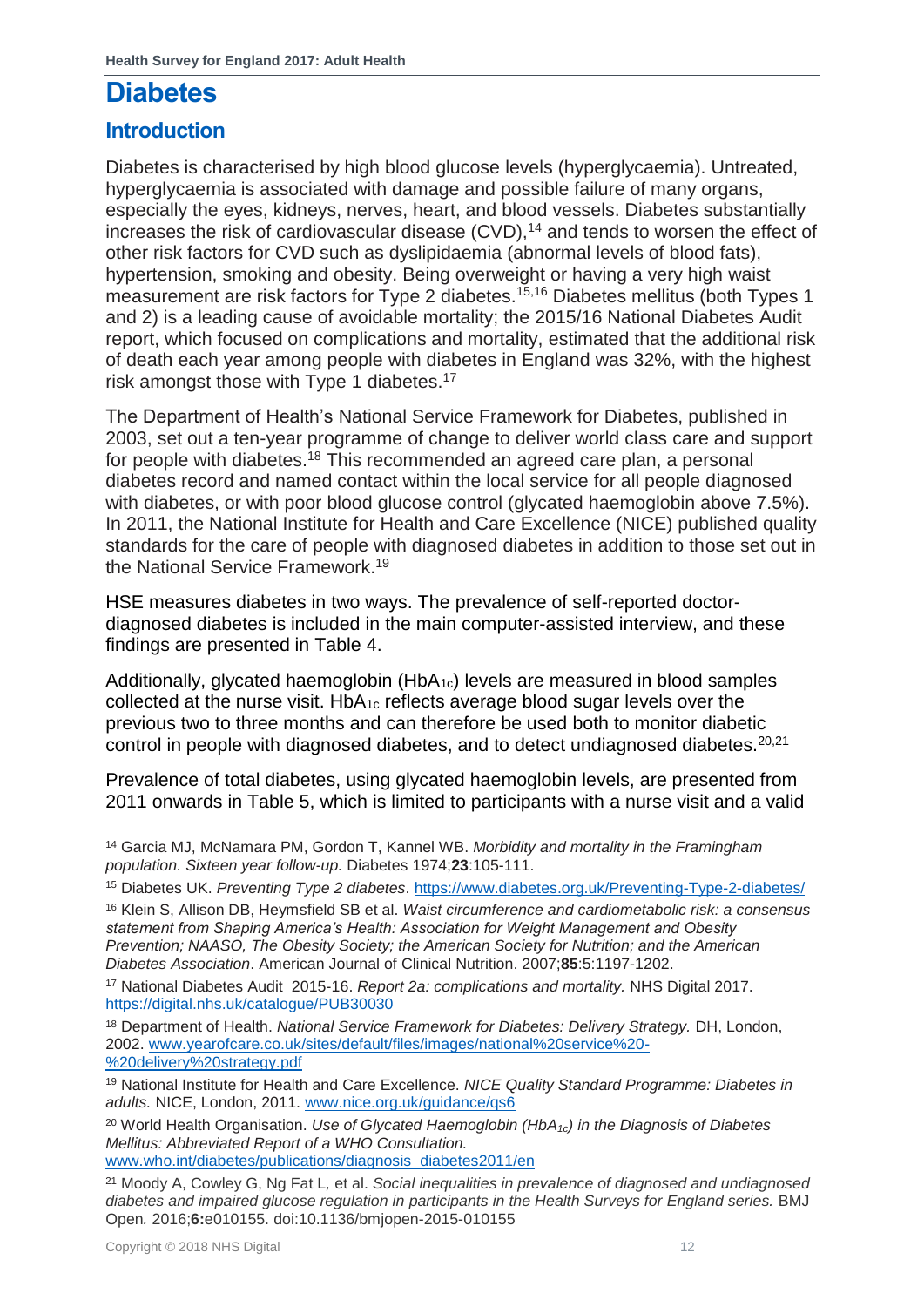**Health Survey for England 2017: Adult Health**

HbA<sub>1c</sub> measurement. Total diabetes in the population includes all participants with an HbA1c level of 48mmol/mol or above, diagnostic of diabetes, as well as those who reported having diabetes diagnosed by a doctor. Among those with total diabetes, participants with a raised HbA1c who did not report having doctor-diagnosed diabetes are defined as having undiagnosed diabetes.<sup>22,23</sup>

Further details are given in the Appendix to this report.

The HSE 2017 Adult and Child Overweight and Obesity report includes information on the associations between overweight, obesity and high waist circumference and the risk of developing diabetes.<sup>24</sup>

## <span id="page-12-0"></span>**Prevalence of doctor-diagnosed diabetes, by survey year, age and sex**

In 2017, 8% of men and 5% of women reported doctor-diagnosed diabetes. Prevalence increased with age and was more common in men than women. As explained in the Introduction to this report, survey estimates are subject to a margin of error. It is likely that the proportion of adults in the population with doctor-diagnosed diabetes was between 7% and 9% of men and between 5% and 6% of women.

The proportion of adults with doctor-diagnosed diabetes increased between 1994 and 2017, with some year-on-year fluctuation, from 3% to 8% among men and from 2% to 5% among women.

```
Figure 4, Table 4
```


**Figure 4: Proportion of adults with doctor-diagnosed diabetes, by sex, 1994-2017**

 $22$  In Table 7, values of HbA<sub>1c</sub> were adjusted in 2013, 2014, 2015, 2016 and 2017 to make them comparable to years before HSE 2013, due to changes in calibrators. The calibrator used after 19<sup>th</sup> September 2013 produced lower glycated haemoglobin results compared with the previous one. <sup>23</sup> Full details of the HSE blood sample analytical methods and equipment can be found in the HSE 2017 Methods report at<https://digital.nhs.uk/pubs/hse2017>

<sup>&</sup>lt;sup>24</sup> These and other reports from the Health Survey for England 2017 are available via the report website <https://digital.nhs.uk/pubs/hse2017>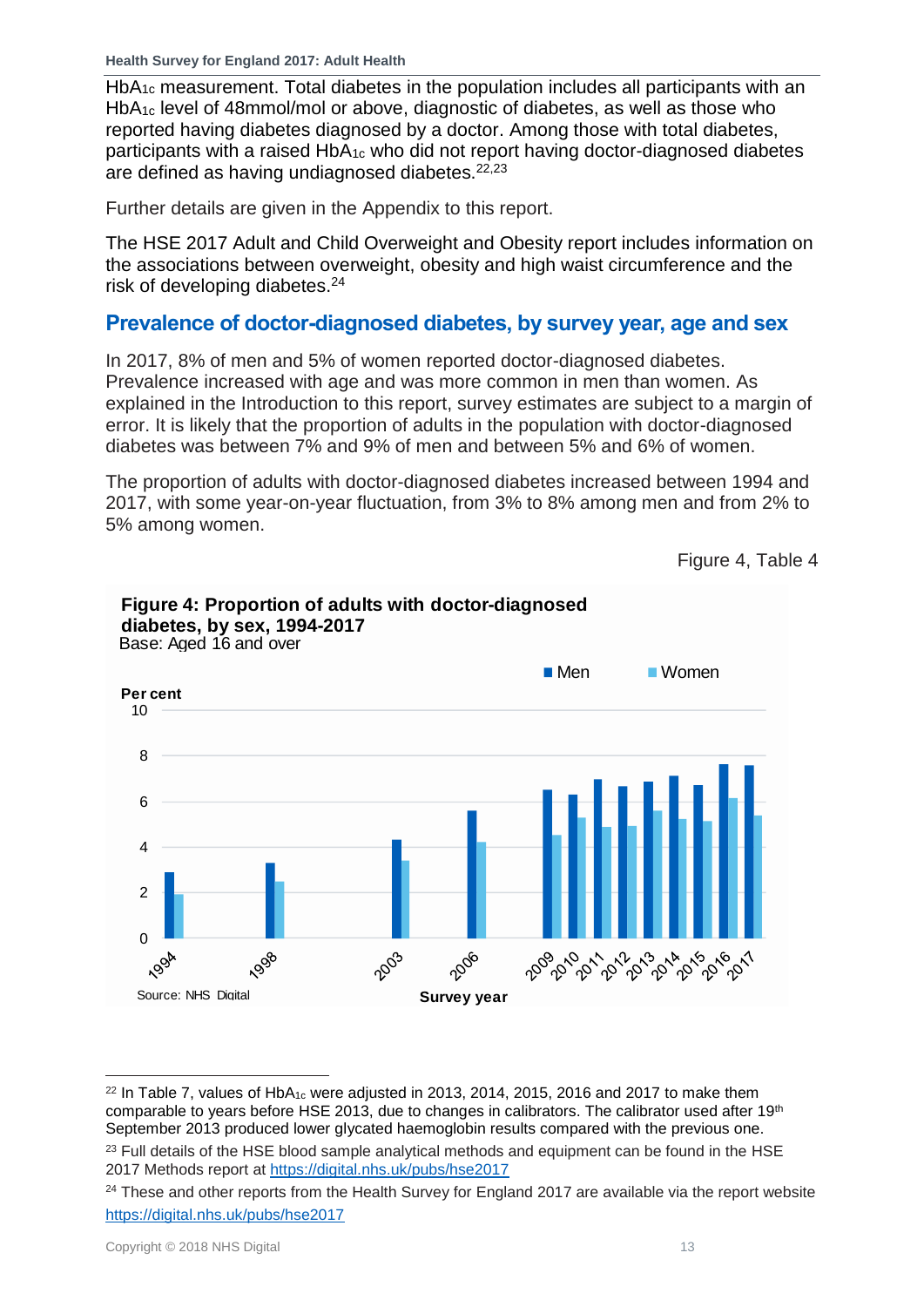**Health Survey for England 2017: Adult Health**

Increases in doctor-diagnosed diabetes from 1994 to 2017 have been largest for those aged 45 and over. For example, among adults aged 45 to 54, the proportion with doctor-diagnosed diabetes increased more than threefold from 2% in 1994 to 7% in 2017. In absolute terms, the rise over this period has been largest among those aged 65 and over.

## <span id="page-13-0"></span>**Prevalence of total diabetes, including undiagnosed, by survey year, age and sex**

Table 5 shows estimates of the level of total diabetes as identified through  $HbA_{1c}$ levels and self-reported doctor-diagnosed diabetes. It is based on adults who provided a blood sample, and does not include all those who were interviewed. Consequently, the estimates of those with doctor-diagnosed diabetes vary slightly from those in Table 4, which shows the definitive estimates.

In 2017, 7.4% of adults had diabetes as identified through  $HbA_{1c}$  levels and doctordiagnosed diabetes. This comprised 5.9% with doctor-diagnosed diabetes and a further 1.5% with undiagnosed diabetes.

Levels of total diabetes have varied in the years 2011 to 2017 between 8.6% and 10.2% among men, and between 5.6% and 7.2% among women. These variations are not statistically significant.

The proportion of adults with undiagnosed diabetes has varied between 1.5% and 2.4% since 2011 with no clear pattern, and was 1.5% in 2017. Similarly, the proportion of those with total diabetes who were undiagnosed has varied since 2011, often being around 30% and in 2017 it was lower at 20%.

Figure 5, Table 5



## **Figure 5: Proportion of adults with diagnosed and undiagnosed diabetes, by sex, 2011-2017**

Copyright © 2018 NHS Digital 14

Base: Aged 16 and over with a valid glycated haemoglobin measurement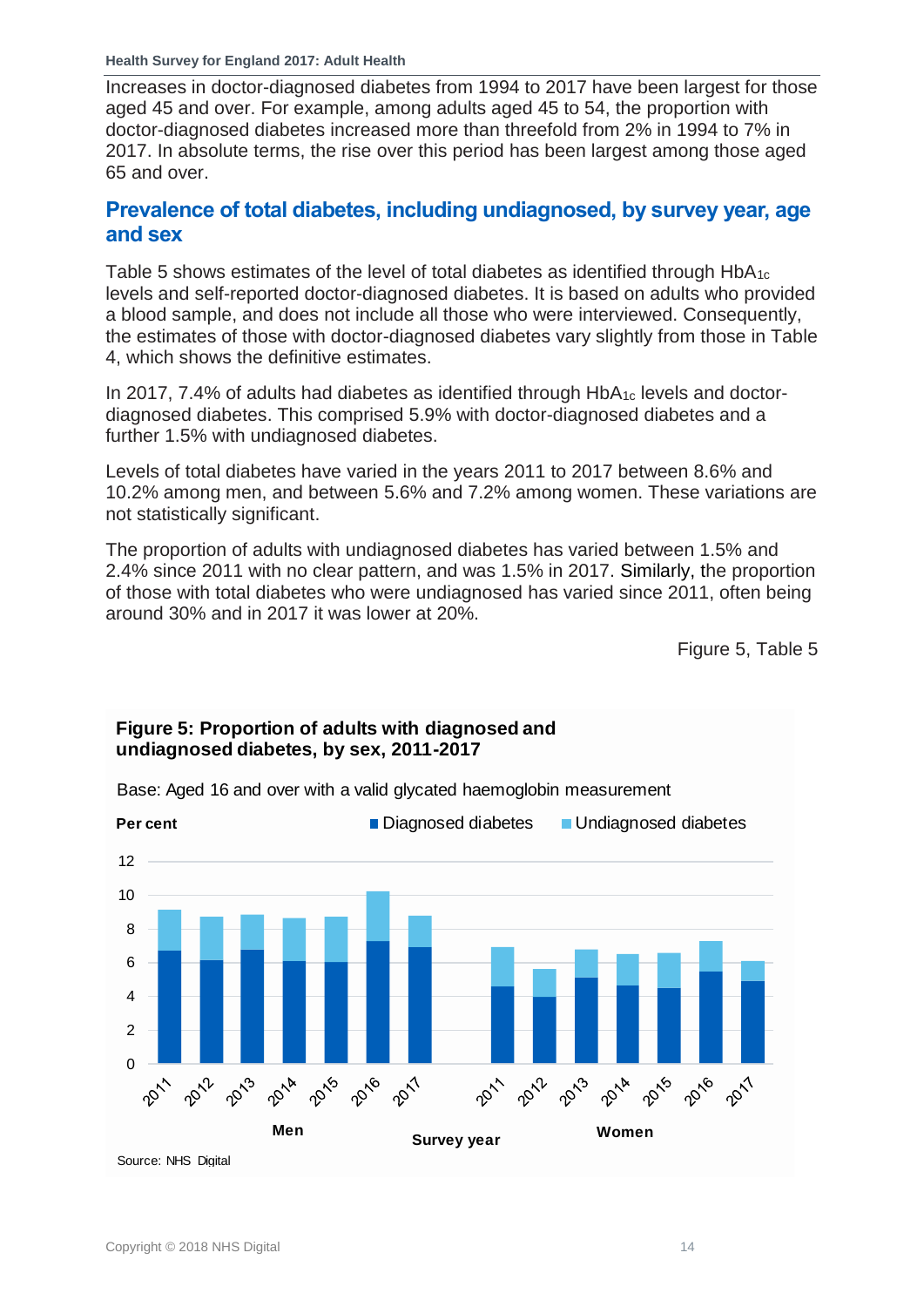## <span id="page-14-0"></span>**Cholesterol**

## <span id="page-14-1"></span>**Introduction**

Cholesterol, also referred to as lipids, is a fatty substance found in the blood, which is needed by the body to function. There are different types of cholesterol including LDL cholesterol (low density lipoprotein), VLDL cholesterol (very low density lipoprotein), and HDL cholesterol. HDL cholesterol is beneficial, as it carries cholesterol away from the arteries back to the liver where it can be excreted. Too much non-HDL cholesterol may be harmful as it can clog blood vessels causing them to become stiff and narrow.

High cholesterol is considered one of the risk factors for cardiovascular diseases, including narrowing of the arteries (atherosclerosis), heart attack, and stroke. Further information on cardiovascular diseases can be found in the HSE 2017 Cardiovascular disease report.<sup>25</sup>

Cholesterol levels were measured via blood samples taken at the nurse visit. Raised total cholesterol is defined as total cholesterol equal to or greater than 5mmol/L. The prevalence of participants with raised total cholesterol is presented in Table 6 for years 1998, 2003, 2006, 2011, 2014 and 2017. 26,27

## <span id="page-14-2"></span>**Prevalence of raised total cholesterol, by survey year, age and sex**

In 2017, the prevalence of raised total cholesterol was 48%. Survey estimates are subject to a margin of error, and it is likely that the proportion of adults with raised total cholesterol varies between 46% and 50%.

From 1998 to 2017 there has been a decline in the proportion with raised total cholesterol from 66% to 46% among men, and from 67% to 50% among women. Taking into account the margin of error. It is likely that the proportions in the population with raised total cholesterol in 2017 were between 44% and 49% of men and between 47% and 52% of women. These figures include people taking lipidlowering medication. There has been a large increase in the prescription of statins,<sup>28</sup> which is probably a major contributing factor to the decline in prevalence of raised total cholesterol.

Figure 6, Table 6

l <sup>25</sup> This and other reports from the Health Survey for England 2017 are available via the report website <https://digital.nhs.uk/pubs/hse2017>

<sup>&</sup>lt;sup>26</sup> Values from 2011 and 2014 have been adjusted to make the measurements comparable to measurements made before HSE 2010, where there was a change in calibrators.

<sup>&</sup>lt;sup>27</sup> Full details of the HSE blood sample protocols, analytical methods and equipment can be found in the HSE 2017 Methods report at<https://digital.nhs.uk/pubs/hse2017>

<sup>28</sup> Keefe A, Nazareth I, Peterson I. *Time trends in the prescription of statins for the primary prevention of cardiovascular disease in the United Kingdom: a cohort study using The Health Improvement Network primary care data.* Clinical Epidemiology. 2016;**8**:123-132.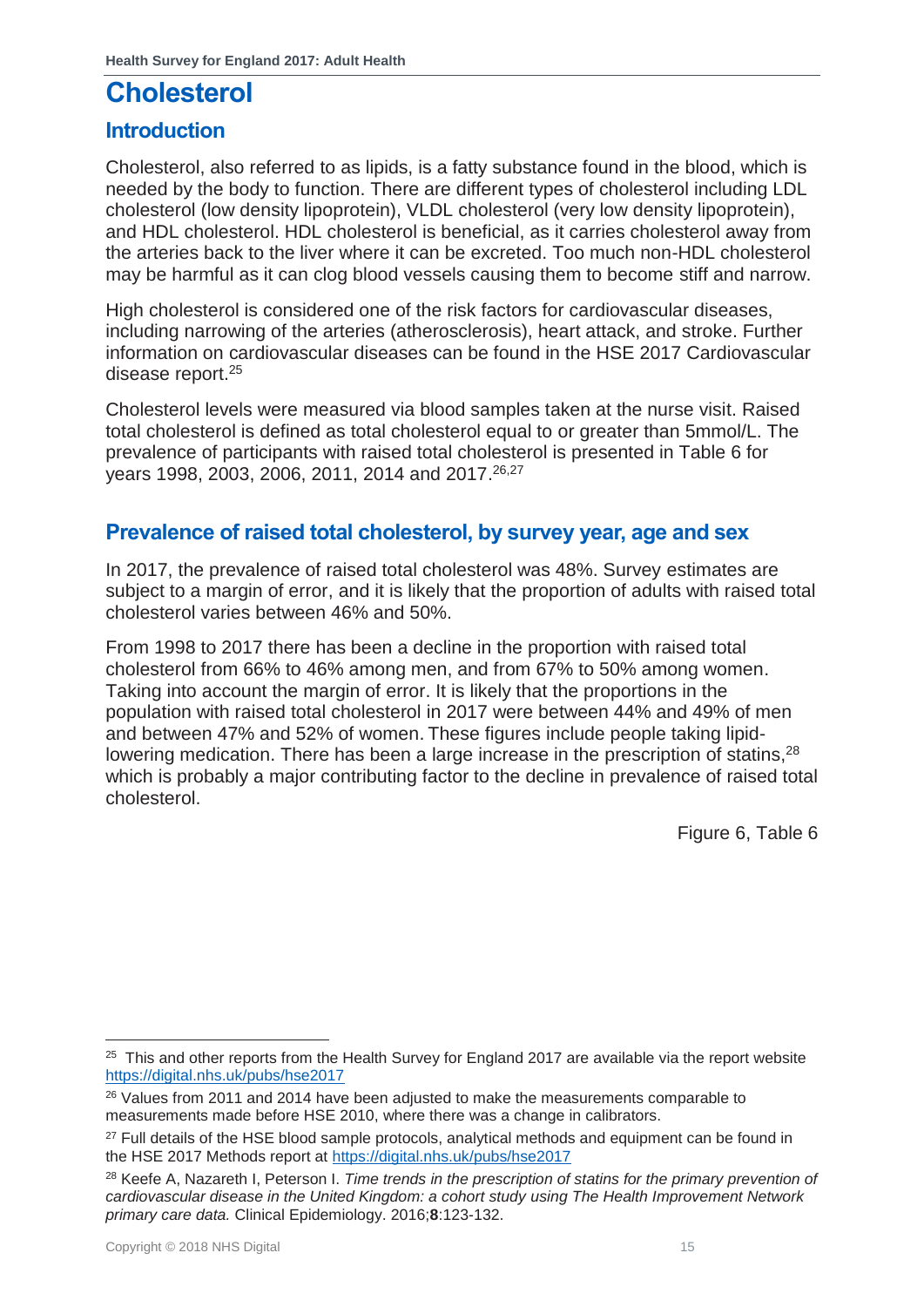#### **Figure 6: Proportion of adults with raised total cholesterol, by sex, 1998-2017**

Base: Adults aged 16 and over with a valid cholesterol measurement



Throughout the period 1998 to 2017, the prevalence of raised total cholesterol peaked at an older age for women than men. This is likely to reflect three factors. First, rates of premature cardiovascular mortality are higher in men than in women among those with hypercholesterolaemia (high blood cholesterol).<sup>29,30</sup> Second, risk-based indications for lipid-lowering treatment apply to men at younger ages than in women.<sup>31,32</sup> Finally, the prescribing of statins to prevent CVD in women lags behind prescribing for men.<sup>33</sup> In 2017, raised total cholesterol was highest among women aged 55 to 64 (76%), and among men aged 35 to 54 (63%).

Figure 7, Table 6

<sup>31</sup> National Institute for Health and Care Excellence (NICE). *Cardiovascular disease: risk assessment and reduction, including lipid modification.* 2014;

[https://www.nice.org.uk/guidance/cg181/resources/cardiovascular-disease-risk-assessment-and](https://www.nice.org.uk/guidance/cg181/resources/cardiovascular-disease-risk-assessment-and-reduction-including-lipid-modification-pdf-35109807660997)[reduction-including-lipid-modification-pdf-35109807660997](https://www.nice.org.uk/guidance/cg181/resources/cardiovascular-disease-risk-assessment-and-reduction-including-lipid-modification-pdf-35109807660997)

<sup>29</sup> Mikkola T, Gissler M, Merikukka M et al. *Sex Differences in Age-Related Cardiovascular Mortality.*  PLoS One 2013;**8**:e63347

<sup>30</sup> Bhatnagar P, Wickramasinghe K, Wilkins E, et al. *Trends in Epidemiology of cardiovascular disease in the UK.* Heart. 2016;**102**:1945-1952.

<sup>32</sup> National Institute for Health and Care Excellence (NICE), *CVD risk assessment and management.*  2014;<https://cks.nice.org.uk/cvd-risk-assessment-and-management#!scenario>

<sup>33</sup> Mindell J, Aresu M, Zaninotto P et al. *Improving lipid profiles and increasing use of lipid-lowering therapy in England: results from a national cross-sectional survey* -2006. Clinical Endocrinology. 2011;**86**:621-627.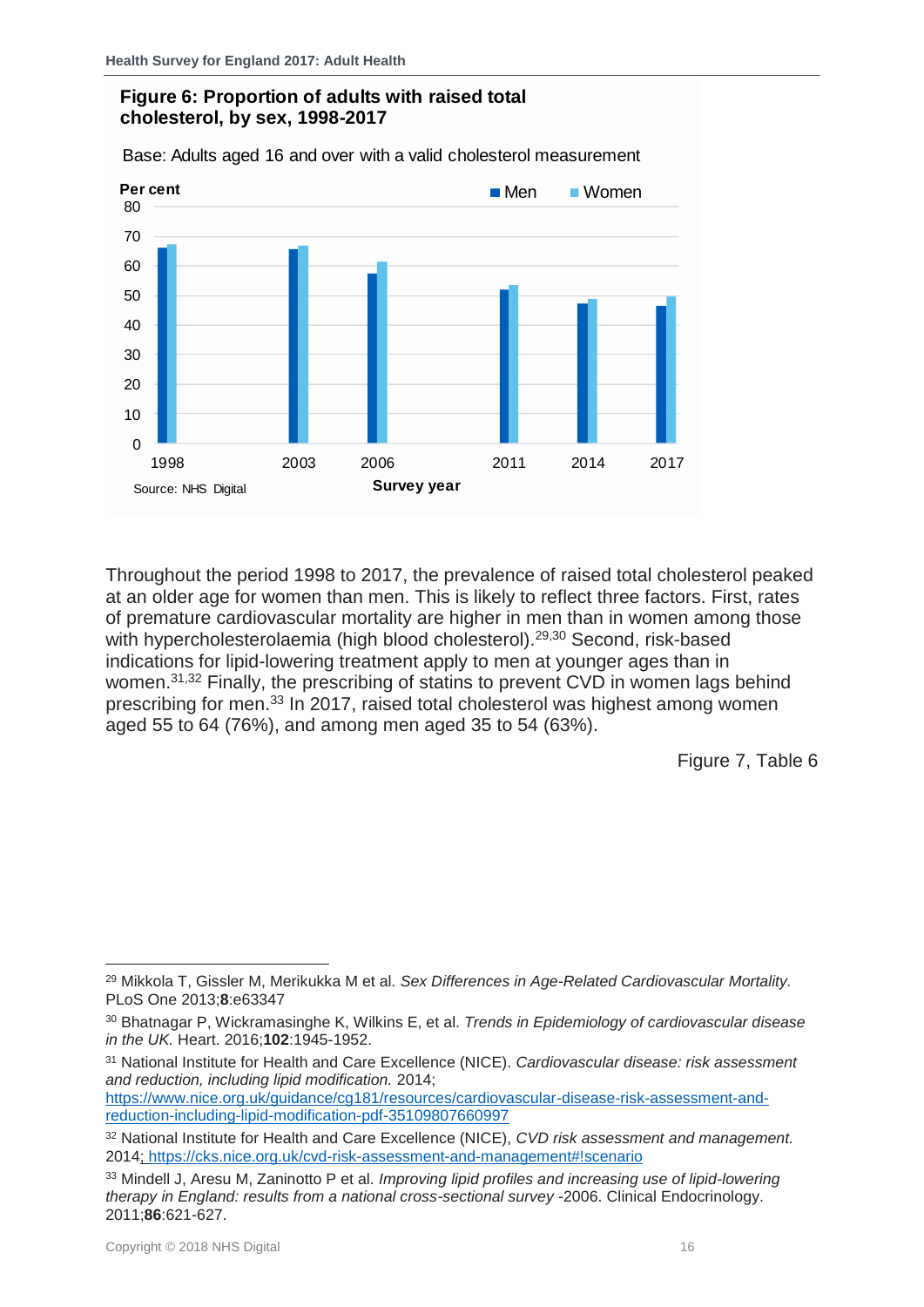## **Figure 7: Prevalence of raised total cholesterol, by age and sex, 2017**



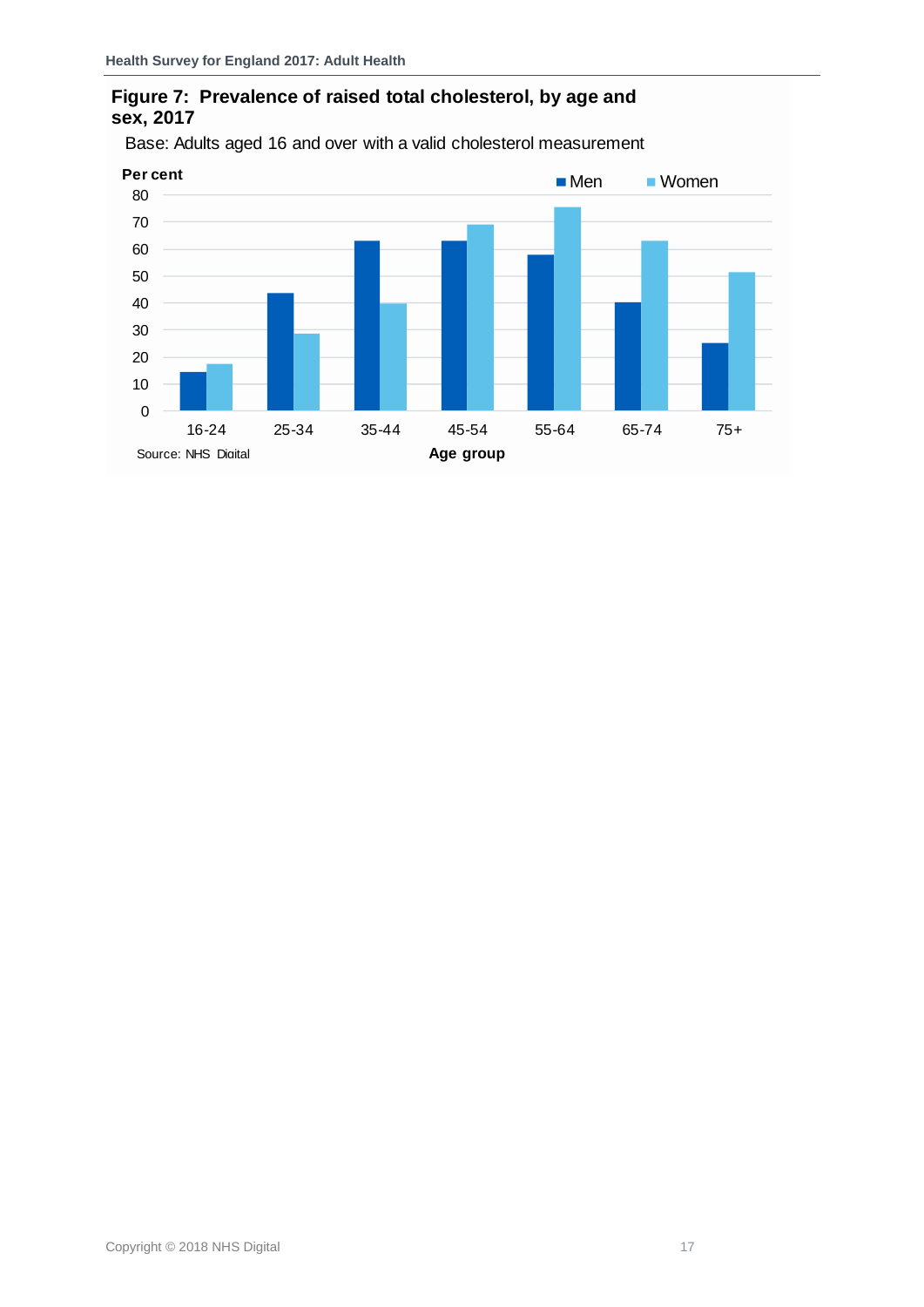## <span id="page-17-0"></span>**Blood pressure**

## <span id="page-17-1"></span>**Introduction**

Hypertension (persistent high blood pressure) is an important public health challenge worldwide because of its high prevalence and the associated increase in risk of cardiovascular diseases. It is one of the most important modifiable risk factors for stroke, ischaemic heart disease (such as angina, heart attacks, and heart failure), and renal disease, and one of the most preventable and treatable causes of premature deaths worldwide.<sup>34</sup>

Clinical guidelines for hypertension emphasise the importance of advice on modifiable lifestyle risk factors to reduce the overall risk<sup>35</sup> of serious cardiovascular events.<sup>36</sup> The environmental risk factors that have driven the epidemic of CVD include smoking; sedentary lifestyles; diets high in calories, saturated fats, carbohydrate and salt and low fruit and vegetable consumption; and alcohol.<sup>37</sup> Management of people with hypertension, diabetes, or otherwise at substantial CVD risk includes assessing their risk of CVD and addressing other modifiable risk factors. Lifestyle changes such as reducing alcohol consumption, increasing physical activity, and weight loss if overweight can reduce blood pressure; these changes together with smoking cessation and improved diet can further reduce CVD risk. These may be followed by drug treatment of hypertension, hypercholesterolaemia (high blood cholesterol), and/or hyperglycaemia (high blood sugar levels), as appropriate.

It has been estimated that more than 9,000 heart attacks and at least 14,000 strokes could be prevented over the next three years by improved diagnosis and management of high blood pressure, high cholesterol, and atrial fibrillation.  $38,39$  These calculations assumed 5 million undiagnosed cases each of hypertension and diabetes in England and 40% of cases that were poorly controlled (hypertension) or did not receive all eight care processes (diabetes).

High blood pressure is defined for this report as a systolic blood pressure (SBP) at or above 140mmHg or diastolic blood pressure (DBP) at or above 90mmHg or on medication prescribed for high blood pressure, as described in the 2003 report<sup>40</sup>

 $\overline{a}$ 

<sup>34</sup> World Health Organization. *Global Health Observatory (GHO) Data, Raised blood pressure: Situation and Trends. 2016*; [http://www.who.int/gho/ncd/risk\\_factors/blood\\_pressure\\_prevalence\\_text/en/](http://www.who.int/gho/ncd/risk_factors/blood_pressure_prevalence_text/en/)

<sup>35</sup> Giuseppe M, De Backer G, Doniniczak A et al. *Guidelines for the Management of Arterial Hypertension: The Task Force for the Management of Arterial Hypertension of the European Society of Hypertension (ESH) and of the European Society of Cardiology (ESC).* Journal of Hypertension. 2007;**25**:6:1105-1187.

<sup>36</sup> National Institute for Health and Care Excellence (NICE). *Clinical management of primary hypertension in adults.* NICE Clinical Guideline 127. NICE, London, 2011 (updated 2016). <https://www.nice.org.uk/guidance/cg127>

<sup>37</sup> National Institute for Health and Care Excellence (NICE). *Cardiovascular disease: risk assessment and reduction, including lipid modification.* NICE Clinical Guideline 181. NICE, London, 2014 (updated 2016).<https://www.nice.org.uk/guidance/cg181>

<sup>52</sup>Public Health England (PHE). *Action plan for cardiovascular disease (CVD) prevention: England.*  London: PHE, England, 2017. (page 15)

[https://assets.publishing.service.gov.uk/government/uploads/system/uploads/attachment\\_data/file/6481](https://assets.publishing.service.gov.uk/government/uploads/system/uploads/attachment_data/file/648190/cardiovascular_disease_prevention_action_plan_2017_to_2018.pdf) [90/cardiovascular\\_disease\\_prevention\\_action\\_plan\\_2017\\_to\\_2018.pdf](https://assets.publishing.service.gov.uk/government/uploads/system/uploads/attachment_data/file/648190/cardiovascular_disease_prevention_action_plan_2017_to_2018.pdf)

<sup>53</sup> NHS England. NHS launches new drive to save thousands of people from heart attacks and strokes. 2017 [https://www.england.nhs.uk/2017/09/nhs-launches-new-drive-to-save-thousands-of-people-from](https://www.england.nhs.uk/2017/09/nhs-launches-new-drive-to-save-thousands-of-people-from-heart-attacks-and-strokes/)[heart-attacks-and-strokes/](https://www.england.nhs.uk/2017/09/nhs-launches-new-drive-to-save-thousands-of-people-from-heart-attacks-and-strokes/)

<sup>40</sup> Sproston K, Primatesta P (eds). *Health Survey for England 2003. Volume 3: Methodology and documentation.* The Stationery Office, London, 2004.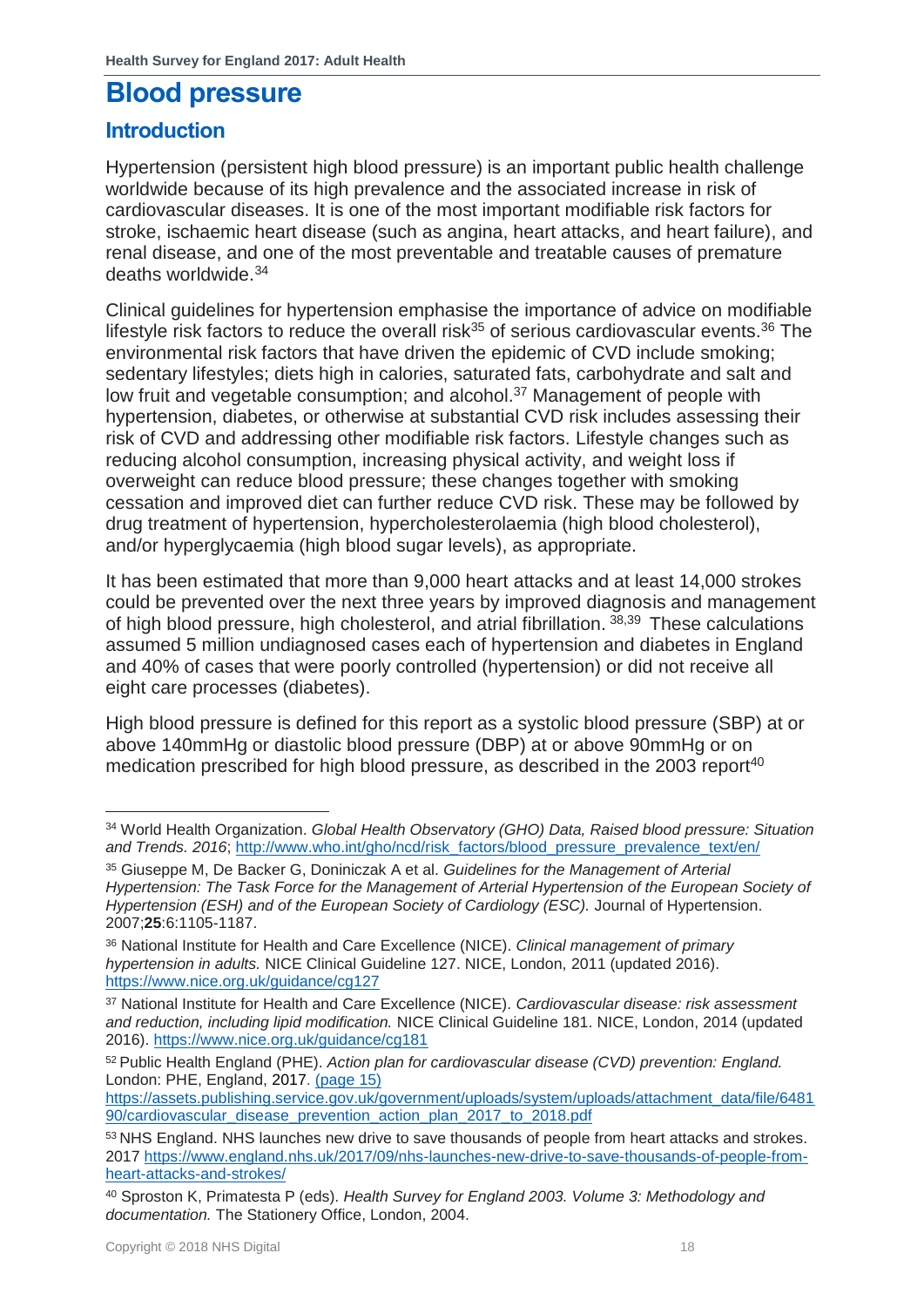(referred to as 'survey-defined hypertension').<sup>41</sup> Participants are classified into one of four groups as follows:

- Normotensive untreated: SBP below 140mmHg and DBP below 90mmHg, not currently taking medication for blood pressure.
- Hypertensive controlled: SBP below 140mmHg and DBP below 90mmHg, currently taking medication for blood pressure.
- Hypertensive uncontrolled: SBP at or greater than 140mmHg and/or DBP at or greater than 90mmHg, currently taking medication for blood pressure.
- Hypertensive untreated: SBP at or greater than 140mmHg and/or DBP at or greater than 90mmHg, not currently taking medication for blood pressure.

## <span id="page-18-0"></span>**Prevalence of hypertension, by survey year, age and sex**

Trend data on the prevalence of hypertension are presented from 2003 and 2005 onwards in Table 7,<sup>42</sup> using measurements taken with the Omron HEM207 sphygmomanometer to measure blood pressure.<sup>43</sup> The prevalence of hypertension among all adults was 31% in 2003 and remained between 29% and 30% between 2005 and 2014. Since 2014 there has been a slight decline to 27% in 2017.

The prevalence of hypertension has fallen since 2014 from 32% to 28% among men but has remained relatively stable among women (from 27% to 25% across the period).

The proportion of adults with untreated hypertension decreased from 2003 to 2017 for both men (20% to 12%) and women (16% to 11%).

Figure 8, Table 7

<sup>41</sup> The HSE cannot be completely accurate in identifying people with hypertension as the definition requires persistently raised blood pressure; HSE measures the blood pressure three times but on a single occasion.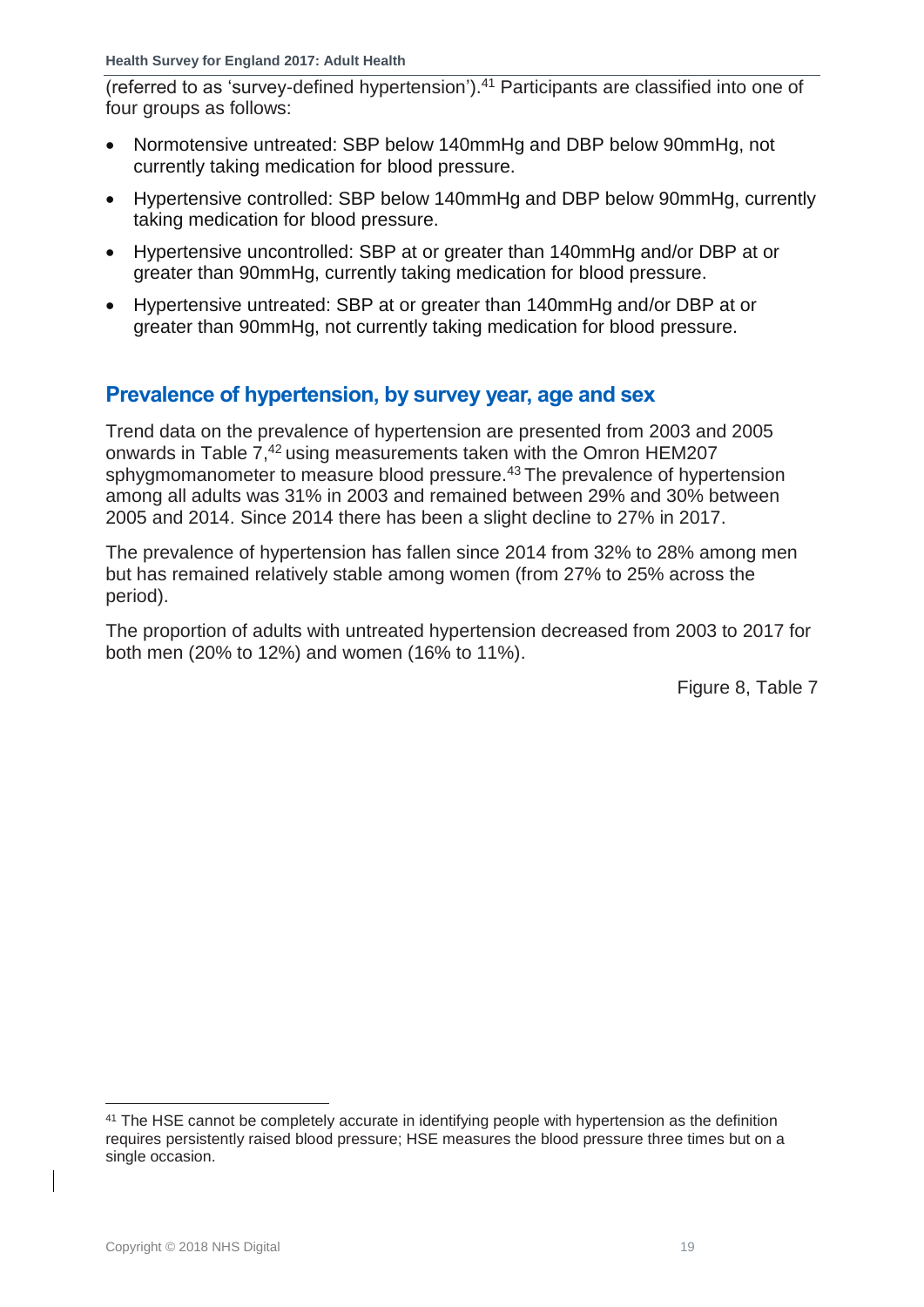

In 2017, more men (28%) than women (25%) had hypertension. As explained in the Introduction to this report, survey estimates are subject to a margin of error. It is likely that the proportion of men in the population with hypertension was between 26% and 31%, and the proportion of women was between 23% and 27%. As Figure 9 shows, the patterns for the increases in hypertension prevalence with age were different in men and women.

Figure 9, Table 7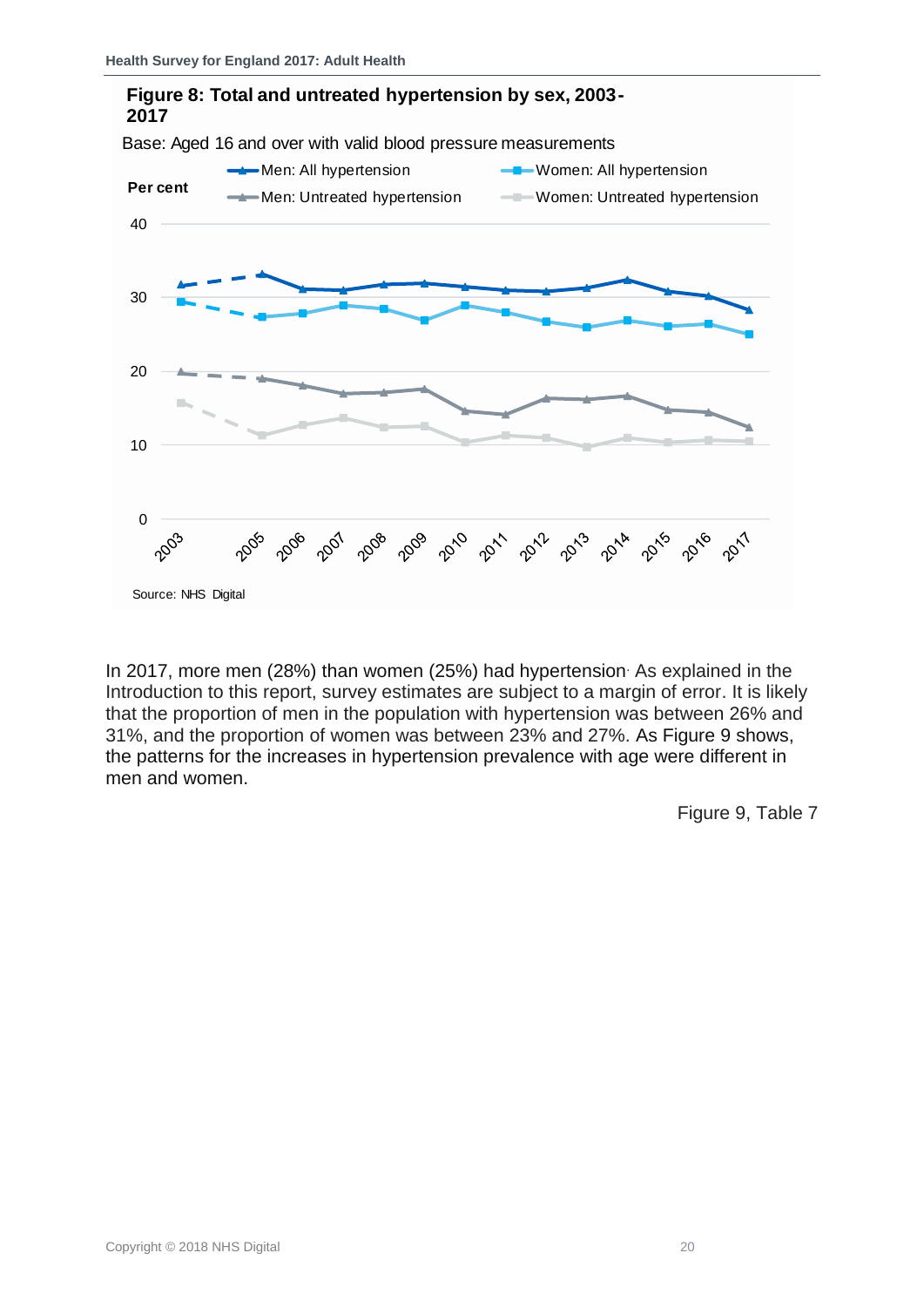#### **Figure 9: Prevalence of hypertension, by age and sex, 2017**



Base: Adults aged 16 and over with valid blood pressure measurements

## <span id="page-20-0"></span>**Prevalence of hypertension (observed and age-standardised), by region and sex**

There was no statistically significant variation in the prevalence of hypertension by region after age-standardisation.

Table 8

## <span id="page-20-1"></span>**Prevalence of hypertension, by quintile of equivalised household income and sex**

The prevalence of hypertension in 2017 was 24% in the highest income quintile and 28% in the lowest income quintile but these differences in the prevalence of hypertension are not statistically significant.

Table 9

## <span id="page-20-2"></span>**Systolic blood pressure, by age and sex**

In 2017, 15% of all adults had high blood pressure defined as systolic blood pressure of 140mmHg or above. This prevalence is lower than in Table 7, which looks at all hypertension (27%), including people taking medication for hypertension who have their hypertension controlled. Table 7 is limited to people with valid blood pressure measurements and data on medication, whereas Table 10 includes adults for whom medication data were not available. Consequently, Tables 7 and 10 are not directly comparable:

In addition, 17% of all adults had a systolic blood pressure reading of 130mmHg to less than 140mmHg. This was more common in men (22%) than women (13%). In younger age groups the proportion of women with this level was very low, being 4% or less of those aged under 35.

High systolic blood pressure increased more steeply with age for women than men. 1% of women aged 25 to 34 had systolic blood pressure of 140 mmHg or above, rising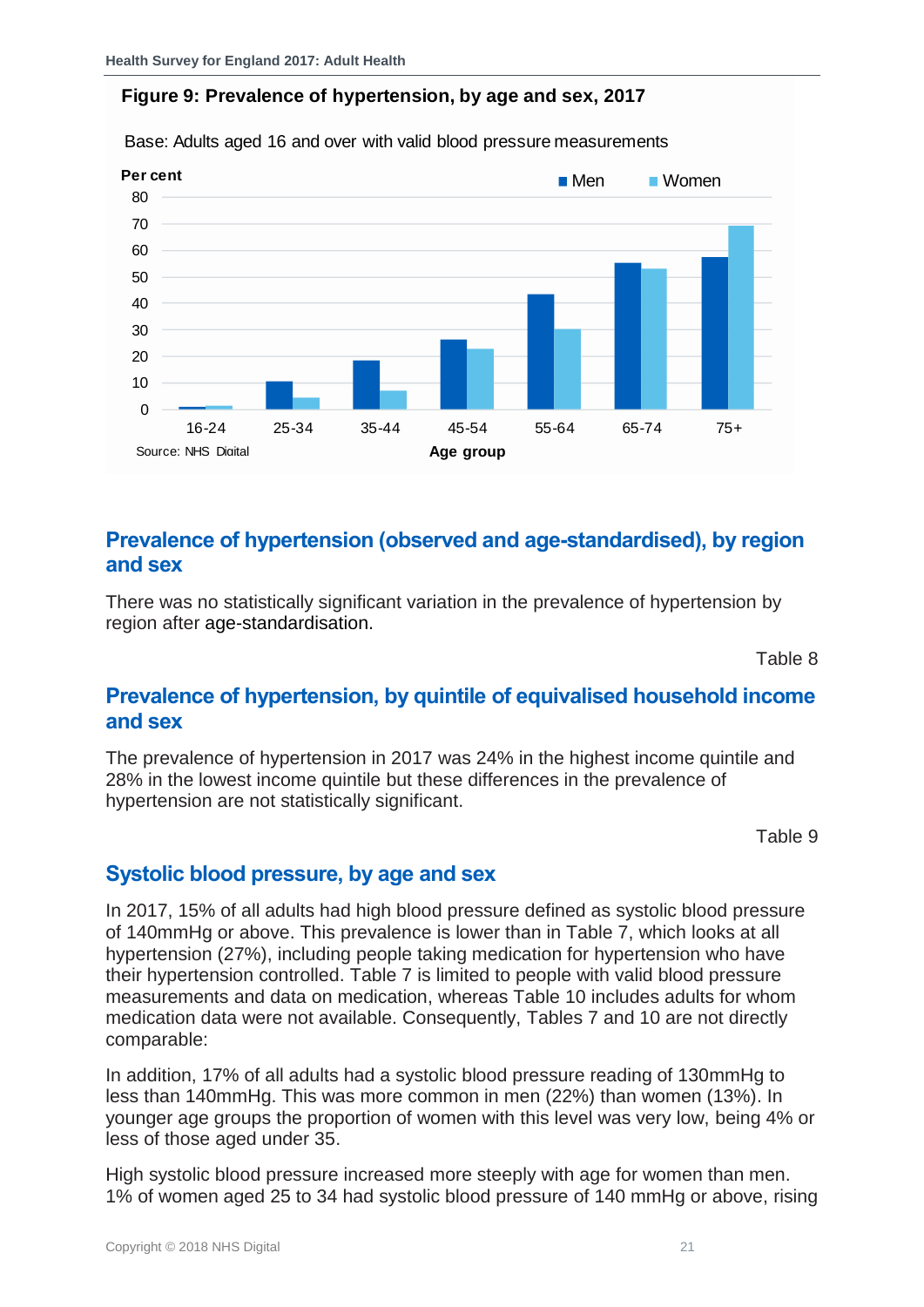to 39% of women aged 75 and over; among men these proportions were 10% and 31% respectively.

Figure 10, Table 10







Source: NHS Digital

## <span id="page-21-0"></span>**Detection and treatment of hypertension among participants with survey-defined hypertension, by age and sex**

Among adults aged 35 and over, the proportion of those with survey-defined hypertension who reported doctor-diagnosed hypertension (the detection rate), and the proportion on treatment are presented in Table 11. This table is limited to adults aged 35 and over due to the small numbers with hypertension among adults aged under 35.

In 2017, 65% of adults aged 35 and over with survey-defined hypertension had their hypertension detected (the proportion who reported having doctor-diagnosed hypertension). The detection rate was higher among older than younger age groups (69% among those aged 75 and over compared with 54% among those aged 35 to 54).

The treatment rate is the proportion with survey-defined hypertension who were on treatment to reduce blood pressure and was 59% among adults aged 35 and over. It increased with age among all adults, from 38% among those aged 35 to 54 to 75% among those aged 75 and over.

Figure 11, Table 11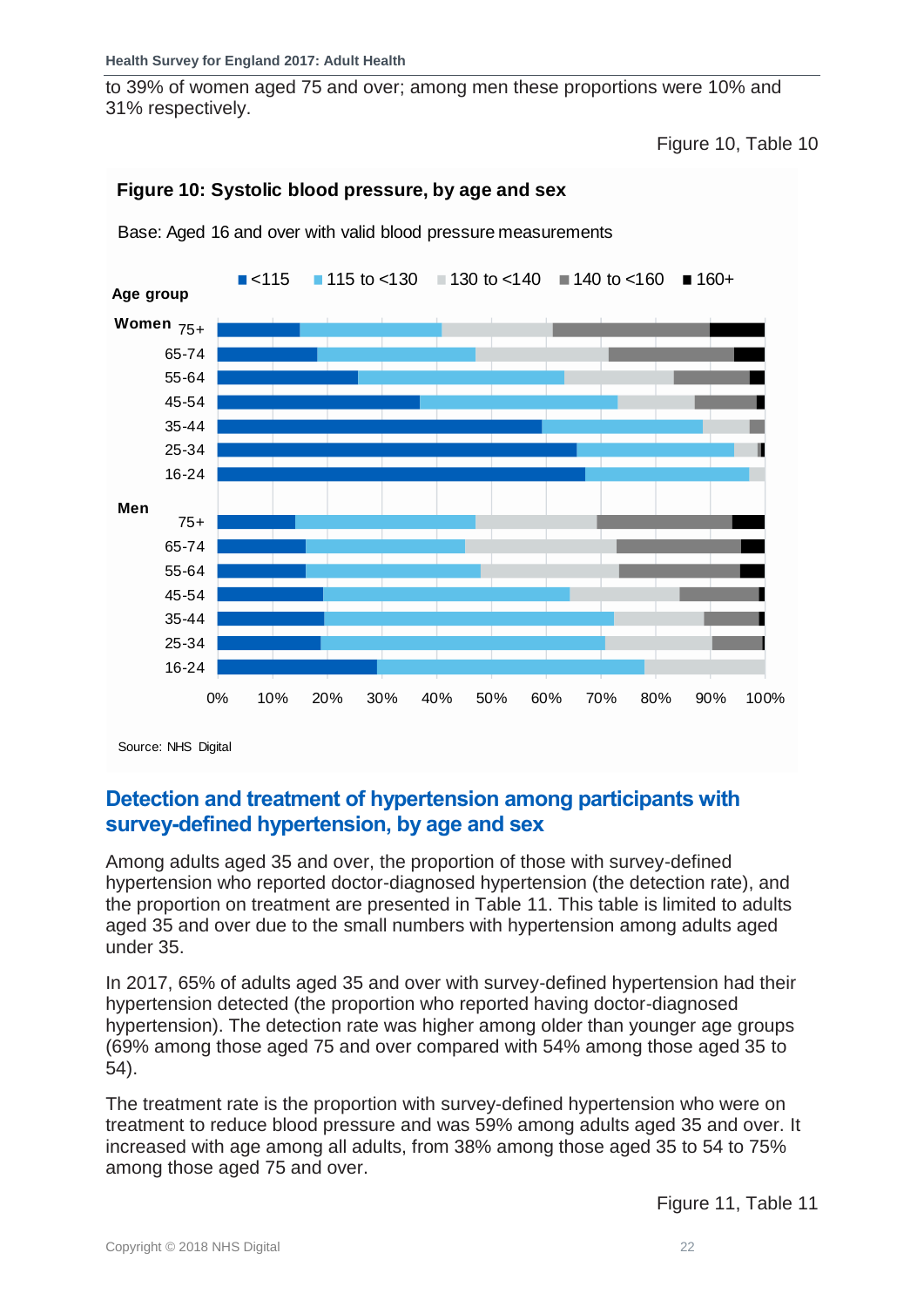## **Figure 11: Detection and treatment of hypertension among participants with survey-defined hypertension, by age, 2017**

Base: Aged 35 and over with survey-defined hypertension



## <span id="page-22-0"></span>**Control of hypertension among participants on treatment for hypertension, by age and sex**

Table 12 shows the proportion of adults aged 45 and over on treatment for hypertension whose hypertension was controlled to less than 140/90mmHg. This table is limited to adults aged 45 and over due to the small numbers on treatment for hypertension among adults aged under 45.

In 2017, 67% of adults aged 45 and over on treatment for hypertension had their hypertension controlled (to below 140/90mmHg). This proportion declined with age from 71% among those aged 45 to 64 to 60% among those aged 75 and over.

Table 12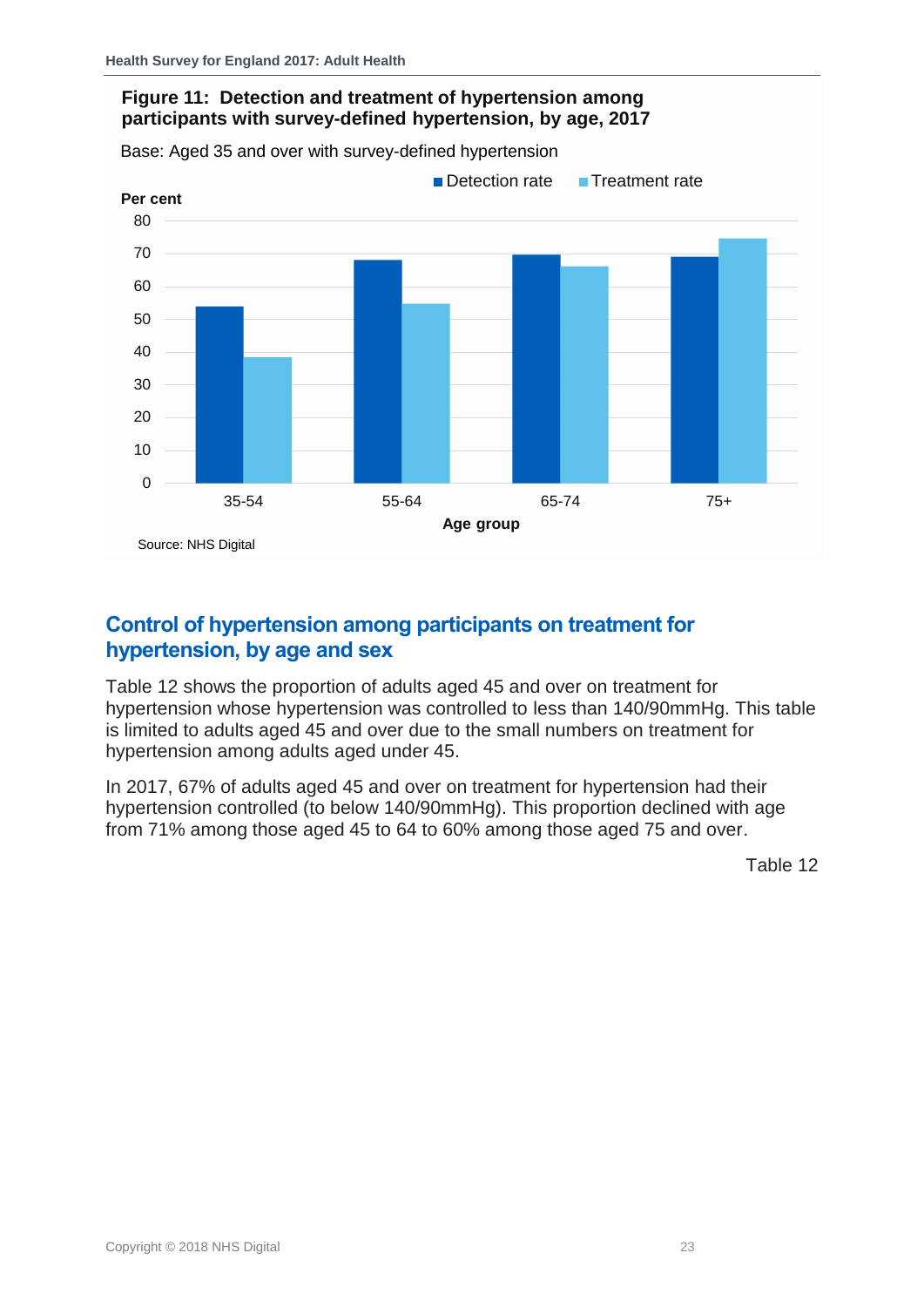## <span id="page-23-0"></span>**Height and weight**

## <span id="page-23-1"></span>**Introduction**

This report presents trends in mean height and mean weight by age and sex from 1993 onwards. Surveillance of height and weight was one of the original purposes of the Health Survey for England series. Their use to monitor obesity, by calculating body mass index (BMI) is reported in the HSE 2017 Adult and Child Overweight and Obesity report.<sup>44</sup>

## <span id="page-23-2"></span>**Mean height, by survey year, age and sex**

In 2017 the mean height of men was 175.3cm, and of women was 161.9cm. Between 1993 and 2017, mean height varied little from year to year.

Table 15

## <span id="page-23-3"></span>**Mean weight, by survey year, age and sex**

Between 1993 and 2017, mean weight increased from 78.9kg to 84.9kg among men, and from 66.6kg to 72.8kg among women.

Among men, mean weight increased least among those aged 16 to 24 (an increase of 1.6kg, from 73.1kg to 74.7kg between 1993 and 2017), and most among those aged 45 to 54 (an increase of 7.9kg, from 81.5kg to 89.4kg between 1993 and 2017).

Among women, mean weight increased least among those aged 55 to 64 (an increase of 4.1kg, from 69.7kg to 73.8kg between 1993 and 2017), and most among those aged 25 to 34 (an increase of 8.2kg, from 65.5kg to 73.7kg).

Table 16

## <span id="page-23-4"></span>**Appendix – Technical information**

## <span id="page-23-5"></span>**Methods**

Further details of the protocols for collecting measurements and blood samples can be found in the HSE 2017 Methods report. Full questionnaires are included in the survey Documentation. Both of these are available via [https://digital.nhs.uk/pubs/hse2017.](https://digital.nhs.uk/pubs/hse2017)

#### <span id="page-23-6"></span>**Chronic pain**

All adult participants were asked in their interview if they were currently troubled by pain and discomfort either all of the time or on and off. If participants reported that they were, they were asked whether they had had the pain or discomfort for more than three months. Those who said yes to this question were classified as having 'chronic pain'.

Participants suffering from chronic pain were asked additional questions about their pain or discomfort, including:

- which areas of the body the pain was in;
- the intensity of their pain:

<sup>44</sup> This and other reports from the Health Survey for England 2017 are available via the report website <https://digital.nhs.uk/pubs/hse2017>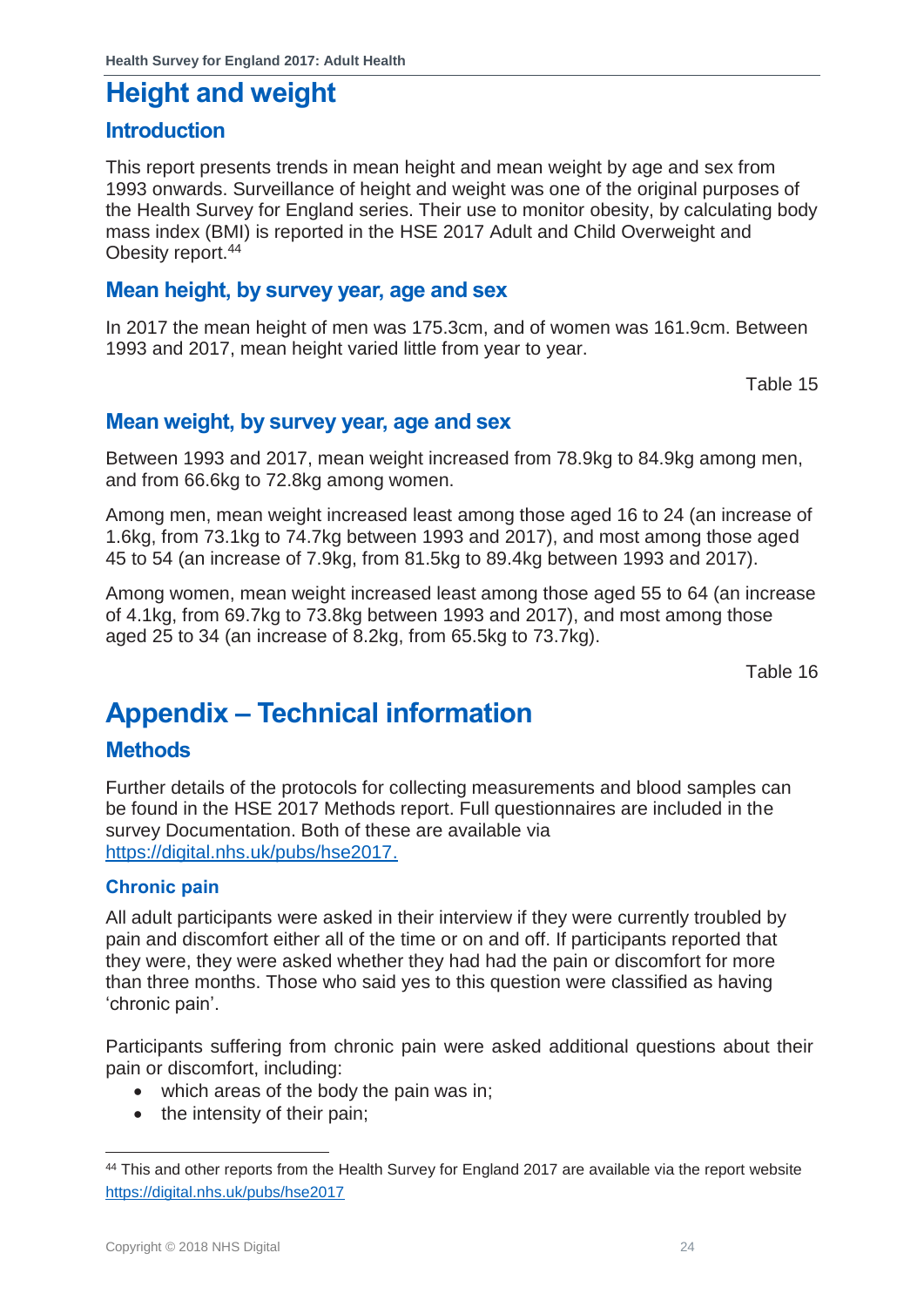- how much their pain interfered with aspects of their life; and
- <span id="page-24-0"></span>• support or help they had received.

Further data on chronic pain sufferers can be found in the HSE2017 dataset.

### **Diabetes**

HSE measures diabetes in two ways. The prevalence of self-reported doctordiagnosed diabetes was included in the main computer-assisted interview in 1994, 1998, 2003, 2006, and each year from 2009 onwards, and these findings are presented in Table 4.

The HSE interview makes no distinction between Type 1 and Type 2 diabetes. In earlier years (up to HSE 2003) it was assumed that participants who reported having doctor-diagnosed diabetes before the age of 35 and who were having insulin therapy at the time of the survey had Type 1 diabetes, and all other participants with doctordiagnosed diabetes were classified as having Type 2 diabetes. However, small but increasing numbers of people are now being diagnosed with Type 2 diabetes below the age of 35,45,46,47,48 and some adults with Type 2 diabetes are now prescribed insulin therapy,49,50 so these distinctions are no longer reliable.

In addition to the interview question, glycated haemoglobin ( $HbA_{1c}$ ) levels are measured in blood samples collected at the nurse visit.  $HbA_{1c}$  reflects average blood sugar levels over the previous two to three months and can therefore be used both to monitor diabetic control in people with diagnosed diabetes, and to detect undiagnosed diabetes.51,52

Prevalence of total diabetes is limited to participants with a nurse visit and a valid HbA<sub>1c</sub> measurement. Total diabetes in the population includes all participants with an HbA1c level of 48mmol/mol or above, diagnostic of diabetes, as well as those who reported having diabetes diagnosed by a doctor. Among those with total diabetes,

<sup>48</sup> Wilmot E, Idris I. *Early onset type 2 diabetes: risk factors, clinical impact and management.* Therapeutic Advances in Chronic Disease. 2014;**5**:234-244.

[www.who.int/diabetes/publications/diagnosis\\_diabetes2011/en](http://www.who.int/diabetes/publications/diagnosis_diabetes2011/en)

Copyright © 2018 NHS Digital 25 <sup>52</sup> Moody A, Cowley G, Ng Fat L*,* et al. *Social inequalities in prevalence of diagnosed and undiagnosed diabetes and impaired glucose regulation in participants in the Health Surveys for England series.* BMJ Open*.* 2016;**6:**e010155. doi:10.1136/bmjopen-2015-010155

<sup>45</sup> Ehtisham S, Barrett TG, Shaw NJ. *Type 2 diabetes mellitus in UK children-an emerging problem.* Diabetic Medicine, 2000;**17**:867-71.

<sup>46</sup> Drake A, Smith A, Betts P et al. *Type 2 diabetes in obese white children.* Archives of Disease in Childhood, 2002;**86**:207-8.

<sup>47</sup> Diabetes UK. *Facts and stats.* London, 2016. [https://diabetes-resources-production.s3-eu-west-](https://diabetes-resources-production.s3-eu-west-1.amazonaws.com/diabetes-storage/migration/pdf/DiabetesUK_Facts_Stats_Oct16.pdf)[1.amazonaws.com/diabetes-storage/migration/pdf/DiabetesUK\\_Facts\\_Stats\\_Oct16.pdf](https://diabetes-resources-production.s3-eu-west-1.amazonaws.com/diabetes-storage/migration/pdf/DiabetesUK_Facts_Stats_Oct16.pdf)

<sup>49</sup> Barnett A, Begg A, Dyson P et al. *Insulin for type 2 diabetes: choosing a second-line insulin regimen.* International Journal of Clinical Practice 2008;**62**:1647-53.

<sup>50</sup> Rubino A, McQuay LJ, Gough SJ et al. *Delayed initiation of subcutaneous insulin therapy after failure of oral glucose-lowering agents in patients with Type 2 diabetes: a population-based analysis in the UK.* Diabetic Medicine 2007;**24**:1412-8.

<sup>51</sup> World Health Organisation. *Use of Glycated Haemoglobin (HbA1c) in the Diagnosis of Diabetes Mellitus: Abbreviated Report of a WHO Consultation.*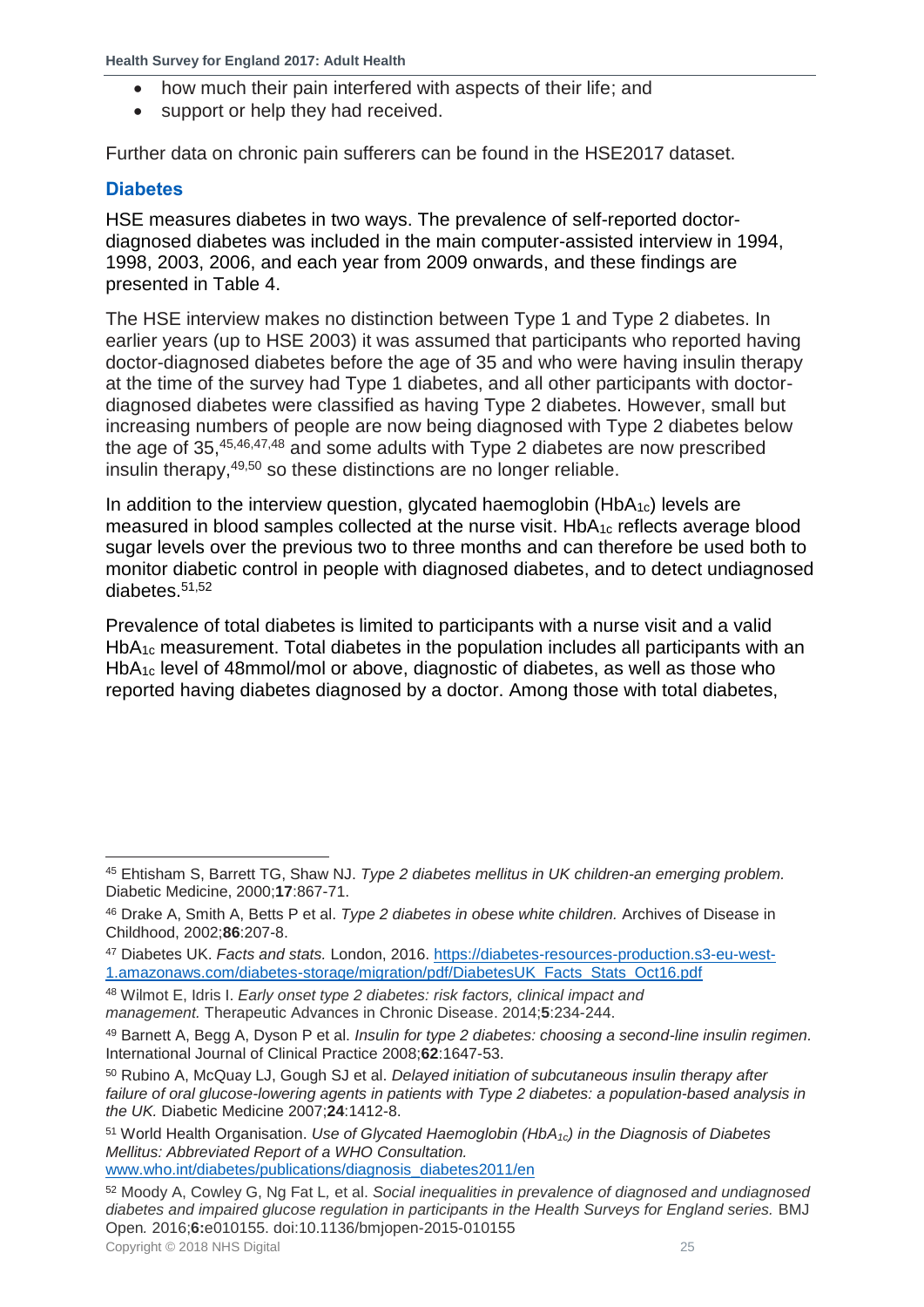participants with a raised HbA1c who did not report having doctor-diagnosed diabetes are defined as having undiagnosed diabetes.53,54

## <span id="page-25-0"></span>**Technical details**

Trend tables present the results within the general population sample, although in some years boost sample data have been included. For example, some estimates for 2002 are based on data from young adults in both boost and general population samples to increase the precision of the results. For 2005, the boost sample of older people is included in the estimates for people aged 65 and over. In these years, boost sample cases have been excluded from the estimates for all men, all women and all adults.<sup>55</sup>

Since 2013, standard errors (shown in some tables) have been calculated for all survey years using a complex samples module of the statistical package. In 2014, standard errors for adult estimates in years up to 2002 were also recalculated using the complex samples module. This complex samples module takes account of the complex survey design and weighting used in the HSE rather than assuming a simple random sample.<sup>56</sup> In the earlier trend tables, standard errors for years up to 2002 did not use a complex samples module, and therefore indicated narrower margins of error than those shown in the tables from 2013 onwards.

In 2003, non-response weighting was introduced for the first time in the HSE series. Since the weighted data provide more accurate information for the individual years for which they are available, the analysis of trends in this report focuses on the weighted estimates for 2003 onwards.<sup>57</sup>

The impact of the weighting can be seen in the 2006 adults' trend tables, available at [https://digital.nhs.uk/data-and-information/publications/statistical/health-survey-for](https://digital.nhs.uk/data-and-information/publications/statistical/health-survey-for-england/health-survey-for-england-2006-latest-trends)[england/health-survey-for-england-2006-latest-trends.](https://digital.nhs.uk/data-and-information/publications/statistical/health-survey-for-england/health-survey-for-england-2006-latest-trends) These present unweighted estimates (directly comparable with previous years) and weighted estimates for 2003 to 2006.

l  $53$  In Table 7, values of HbA<sub>1c</sub> were adjusted in 2013, 2014, 2015, 2016 and 2017 to make them comparable to years before HSE 2013, due to changes in calibrators. The calibrator used after 19<sup>th</sup> September 2013 produced lower glycated haemoglobin results compared with the previous one.

<sup>&</sup>lt;sup>54</sup> Full details of the HSE blood sample analytical methods and equipment can be found in the HSE 2017 Methods report at<https://digital.nhs.uk/pubs/hse2017>

<sup>55</sup> Data from older people in care homes collected for the 2000 survey are not included in trend tables as there are likely to be significant differences in the health of older people living in private households and in care homes.

<sup>56</sup> Full details of the HSE sample can be found in the HSE 2017 Methods report available via <https://digital.nhs.uk/pubs/hse2017>

<sup>&</sup>lt;sup>57</sup> In 2003, key survey variables using weighted and unweighted estimates were compared. This comparison showed that there are small differences between weighted and unweighted results, which are generally larger for men than women. See Blake, M. *Weighting the data*. Section 7.4.2, in Sproston K, Primatesta P (eds). *Health Survey for England 2003. Volume 3: Methodology and documentation.* The Stationery Office, London, 2004.